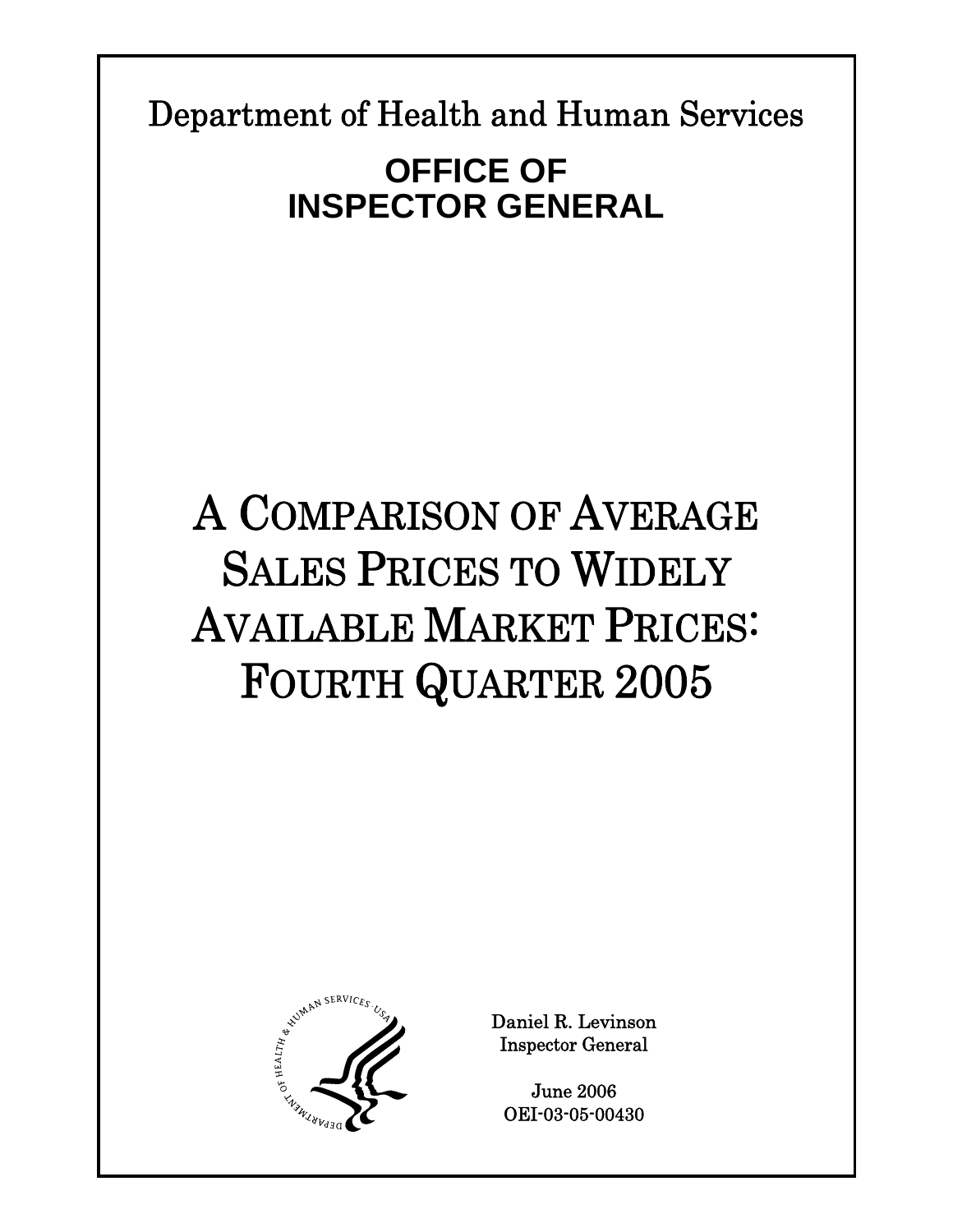# Office of Inspector General

http://oig.hhs.gov

The mission of the Office of Inspector General (OIG), as mandated by Public Law 95-452, as amended, is to protect the integrity of the Department of Health and Human Services (HHS) programs, as well as the health and welfare of beneficiaries served by those programs. This statutory mission is carried out through a nationwide network of audits, investigations, and inspections conducted by the following operating components:

# Office of Audit Services

The Office of Audit Services (OAS) provides all auditing services for HHS, either by conducting audits with its own audit resources or by overseeing audit work done by others. Audits examine the performance of HHS programs and/or its grantees and contractors in carrying out their respective responsibilities and are intended to provide independent assessments of HHS programs and operations. These assessments help to reduce waste, abuse, and mismanagement and promote economy and efficiency throughout HHS.

# Office of Evaluation and Inspections

The Office of Evaluation and Inspections (OEI) conducts national evaluations to provide HHS, Congress, and the public with timely, useful, and reliable information on significant issues. Specifically, these evaluations focus on preventing fraud, waste, or abuse and promoting economy, efficiency, and effectiveness in departmental programs. To promote impact, the reports also present practical recommendations for improving program operations.

# Office of Investigations

The Office of Investigations (OI) conducts criminal, civil, and administrative investigations of allegations of wrongdoing in HHS programs or to HHS beneficiaries and of unjust enrichment by providers. The investigative efforts of OI lead to criminal convictions, administrative sanctions, or civil monetary penalties.

# Office of Counsel to the Inspector General

The Office of Counsel to the Inspector General (OCIG) provides general legal services to OIG, rendering advice and opinions on HHS programs and operations and providing all legal support in OIG's internal operations. OCIG imposes program exclusions and civil monetary penalties on health care providers and litigates those actions within HHS. OCIG also represents OIG in the global settlement of cases arising under the Civil False Claims Act, develops and monitors corporate integrity agreements, develops compliance program guidances, renders advisory opinions on OIG sanctions to the health care community, and issues fraud alerts and other industry guidance.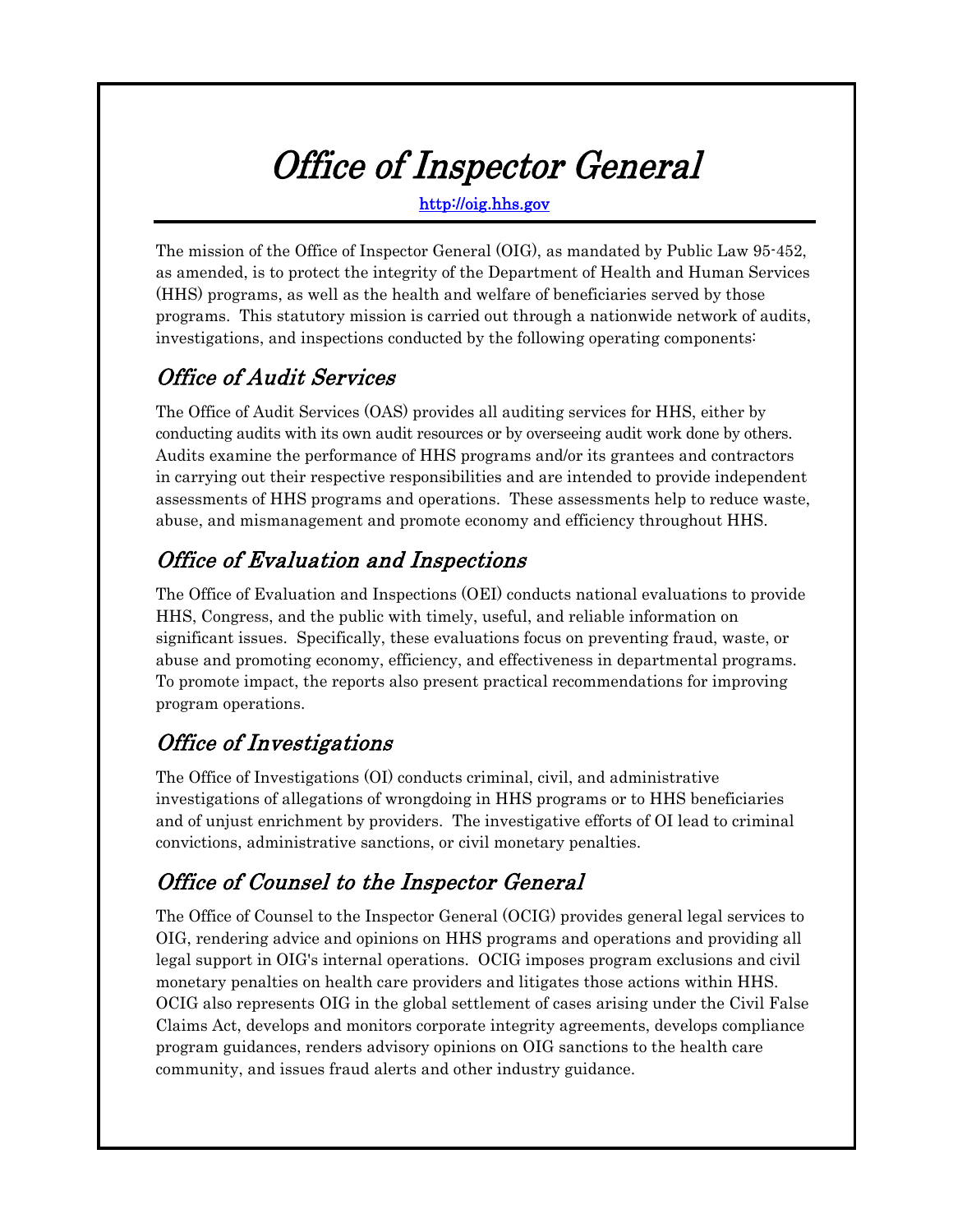# **OBJECTIVE**

To determine whether the volume-weighted average sales prices (ASP) for a select group of Medicare Part B prescription drugs exceed their widely available market prices by at least 5 percent.

## **BACKGROUND**

The Medicare Prescription Drug, Improvement, and Modernization Act of 2003 (MMA) established a new prescription drug benefit available to all Medicare beneficiaries under Medicare Part D. However, a limited number of outpatient prescription drugs are still covered under Medicare Part B. These include injectable drugs administered by a physician; certain self-administered drugs, such as oral anticancer drugs and immunosuppressive drugs; drugs used in conjunction with durable medical equipment; and some vaccines.

Expenditures for Part B drugs totaled more than \$9 billion in calendar year 2005. Although Medicare covers more than 500 outpatient prescription procedure codes, the majority of spending for Part B drugs is concentrated on a relatively small subset of those codes.

Medicare's reimbursement amount for covered outpatient drugs is generally equal to 106 percent of the volume-weighted ASP. The Centers for Medicare & Medicaid Services (CMS) uses ASP information submitted by manufacturers for each drug to calculate a volumeweighted ASP for each covered procedure code. The MMA defines ASP as a manufacturer's sales of a drug to all nonexempt purchasers in the United States in a calendar quarter divided by the total number of units of the drug sold by the manufacturer in that same quarter. The ASP is net of any price concessions such as volume, prompt pay, and cash discounts; free goods contingent on purchase requirements; chargebacks; and rebates other than those paid under the Medicaid drug rebate program.

Sections 1847A(d)(1) and 1847A(d)(2)(A) of the Social Security Act (the Act) mandate that the Office of Inspector General (OIG) conduct surveys to determine widely available market prices and compare ASPs with these widely available market prices. Section  $1847A(d)(5)(A)$  defines widely available market price to be the price that a prudent physician or supplier would pay for the drug, net of any routinely available price concessions. Pursuant to Section  $1847A(d)(3)(C)$ , if OIG determines that the ASP for a drug exceeds the widely available market prices by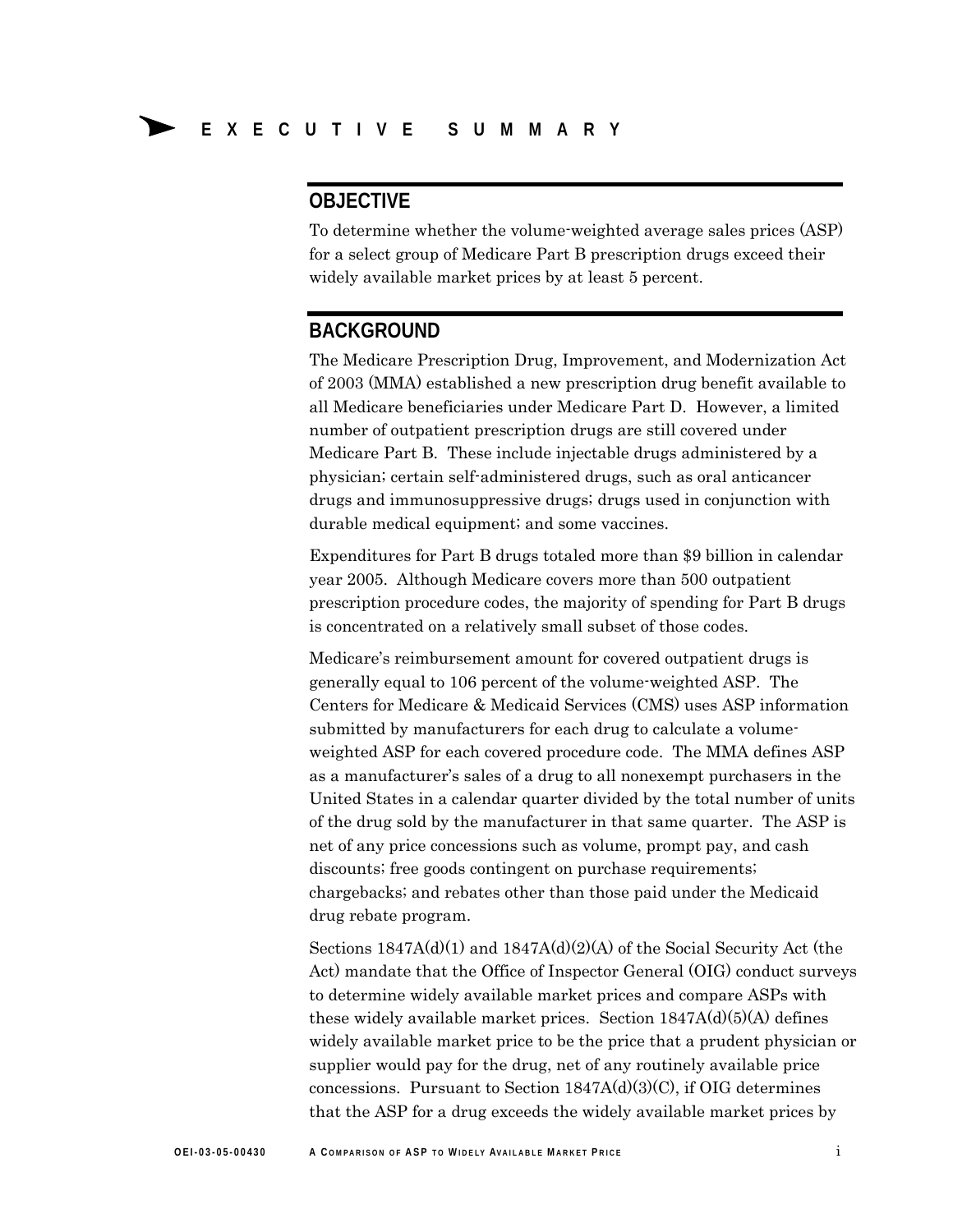5 percent and so informs the Secretary of the Department of Health and Human Services, the Secretary shall substitute the payment amount for that drug with the lesser of the widely available market price, or 103 percent of the average manufacturer price (AMP) as reported for Medicaid drug rebate purposes.

We selected a sample of procedure codes based on the results of a September 2005 OIG report that calculated physicians' estimated purchase prices for oncology drugs. For the nine procedure codes in our sample, we compared second-quarter 2005 volume-weighted ASPs (the basis of fourth-quarter 2005 Medicare reimbursement amounts) to fourth-quarter 2005 widely available market prices, and identified codes for which the ASP exceeded the widely available market price by at least 5 percent. We estimated the amount that Medicare would save by lowering reimbursement to the widely available market price for any procedure codes that met or exceeded the 5-percent threshold.

### **FINDINGS**

### **For 5 of the 9 procedure codes under review, the volume-weighted ASP exceeded the widely available market price by at least**

**5 percent.** Five of the nine procedure codes included in our study met or surpassed the 5-percent threshold defined by the Act. For these 5 codes, the difference between the ASPs and the widely available market prices calculated by OIG ranged from 17 to 185 percent. We estimate that Medicare expenditures would be reduced by as much as \$67 million in 2006 if reimbursement amounts were lowered to the widely available market price for these 5 codes.

The widely available market prices for these drugs may be even lower than the amounts we found, as all five specialty distributors offered price discounts to physician customers that were not reflected in our calculation. We did not take discounts into account when determining widely available market prices because these discounts were not routinely available to all physician customers.

The most common type of price discount offered to physician customers was a percentage off the list or net price when a customer pays his/her balance within a certain time period (i.e., a "prompt pay" discount). In general, the more quickly payment is made, the higher the discount the customer receives. Three of the five companies that responded to our request offered this type of incentive, with percentage discounts ranging from 1 to 3 percent, depending on the time of payment. Anywhere from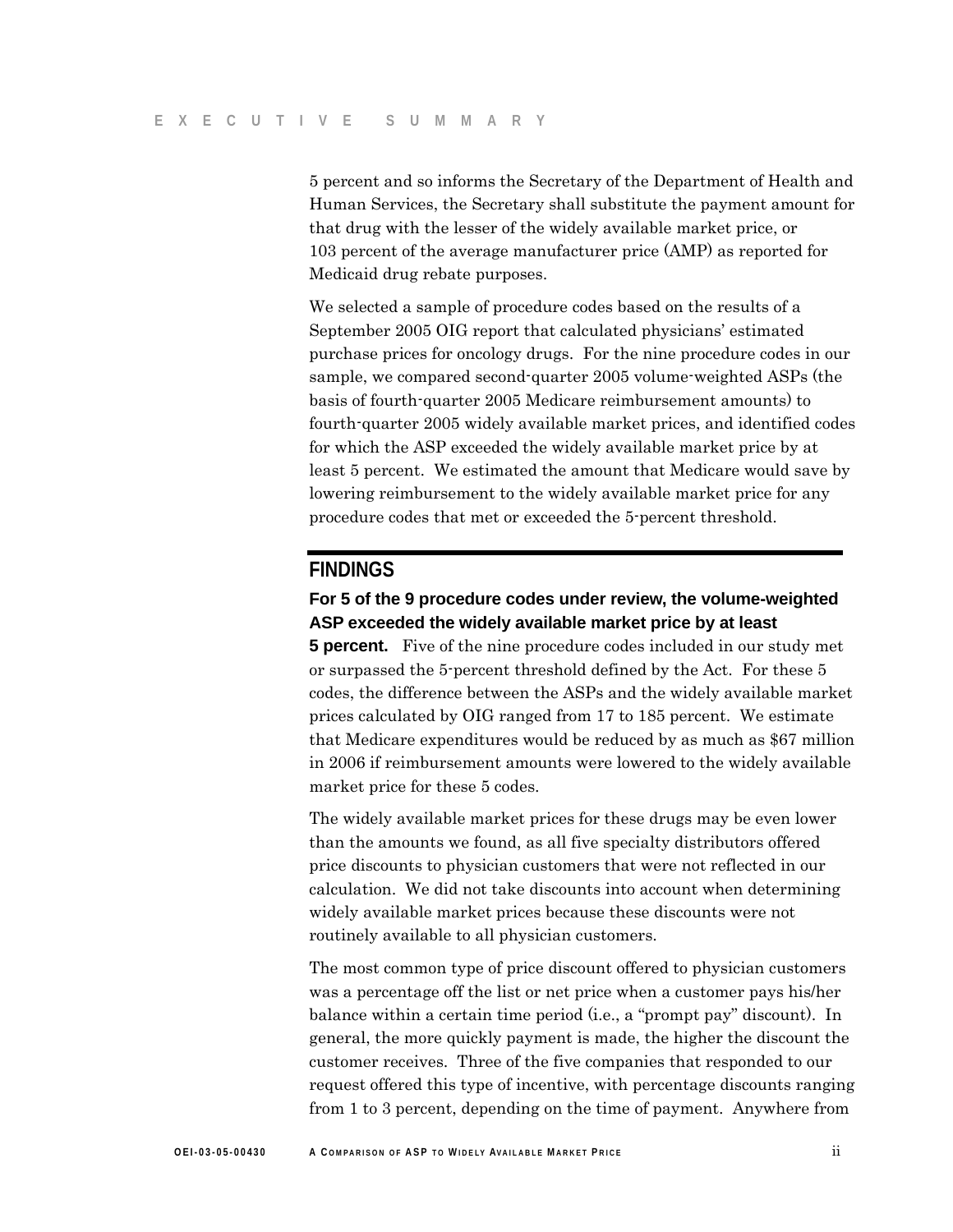10 to 90 percent of physician customers of these companies take advantage of prompt pay discounts. A fourth company offered a prompt pay discount for only one of the drugs it sold. This discount ranged from 1 to 4 percent.

In addition, companies also offered other types of discounts to group purchasing organizations and members of State oncology associations.

## **SUMMARY**

Section 1847A(d)(2)(A) of the Act mandates that OIG perform comparisons between ASPs and widely available market prices to identify drugs for which ASP exceeds widely available market prices by 5 percent. This study is the first of these comparisons. Based on our analysis, we have identified five procedure codes that met the criterion for a price adjustment. Pursuant to the Act, the Secretary shall reduce the reimbursement for these 5 codes to the lesser of the widely available market price, or 103 percent of the AMP. We estimate that lowering the reimbursement to the widely available market price would reduce Medicare expenditures by as much as \$67 million in 2006. If 103 percent of AMP is lower than the widely available market price for any of these 5 codes, then Medicare expenditures would be reduced even further.

#### **Agency Comments and Office of Inspector General Response**

CMS shares OIG's concern that Medicare pay appropriately for Part B drugs, and states that our findings are helpful to its ongoing efforts to enhance implementation of the ASP methodology. However, CMS notes that because OIG's analysis focuses on fourth-quarter 2005 reimbursement amounts, the report does not reflect the downward trend in drug prices and Medicare reimbursement that has occurred for some drugs since our analysis. CMS believes that Medicare savings would be substantially less than the amount estimated in the report.

Based on CMS's comments, it is unclear what, if any, specific steps the agency plans to take to further reduce Medicare reimbursement amounts for the drugs identified in this report. OIG recognizes the fact that the ASPs and the resulting Medicare reimbursement amounts for some of the drugs in our review have decreased since our analysis was completed. However, even with these recent reductions, widely available market prices for 4 out of the 5 procedure codes still meet the 5-percent threshold when compared to fourth-quarter 2005 ASPs (the basis of second-quarter 2006 reimbursement amounts).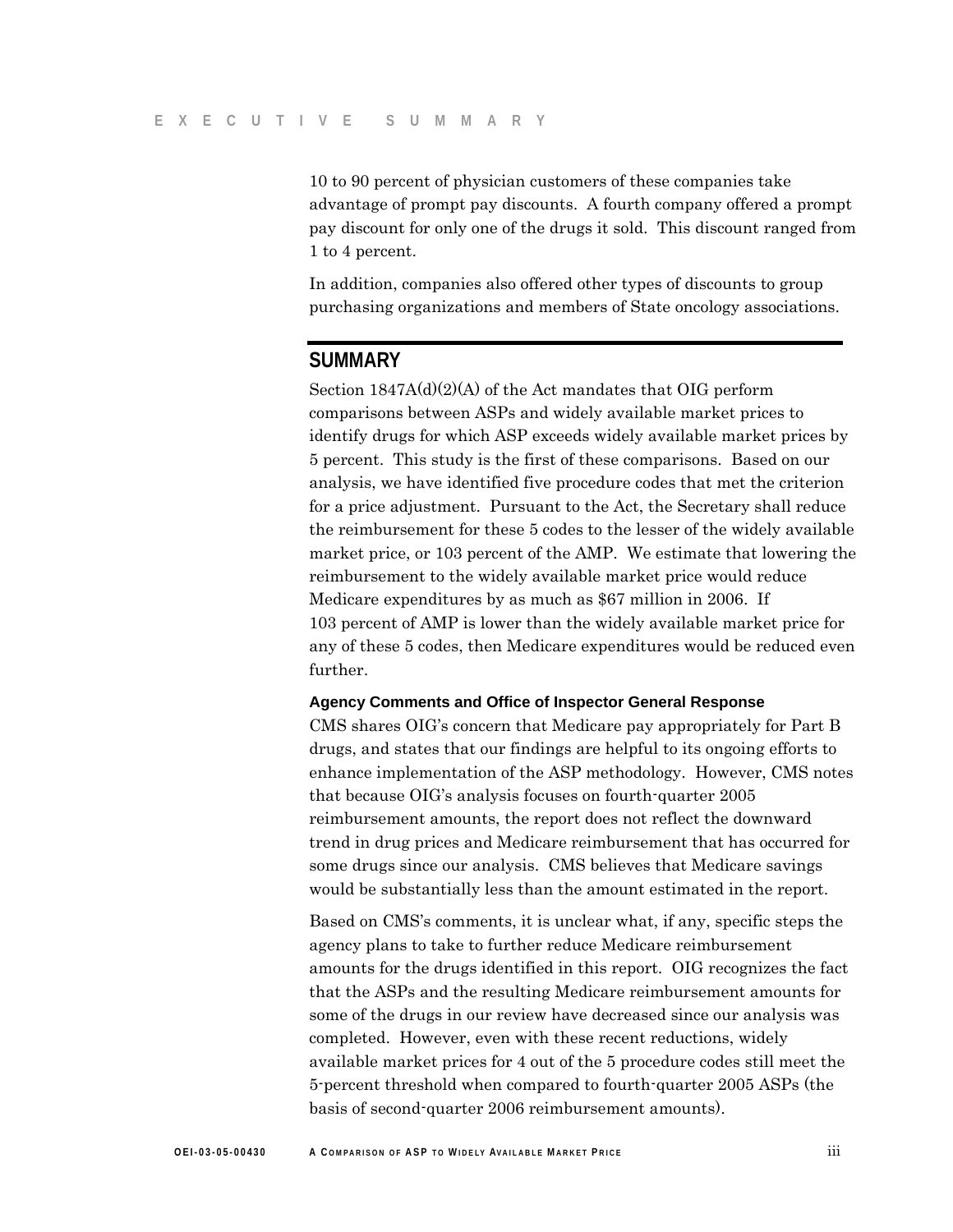# Δ **<sup>T</sup> ABLE OF CONTENTS**

| Comparing Average Sales Price to Widely Available Market |
|----------------------------------------------------------|
|                                                          |
|                                                          |
|                                                          |
|                                                          |
|                                                          |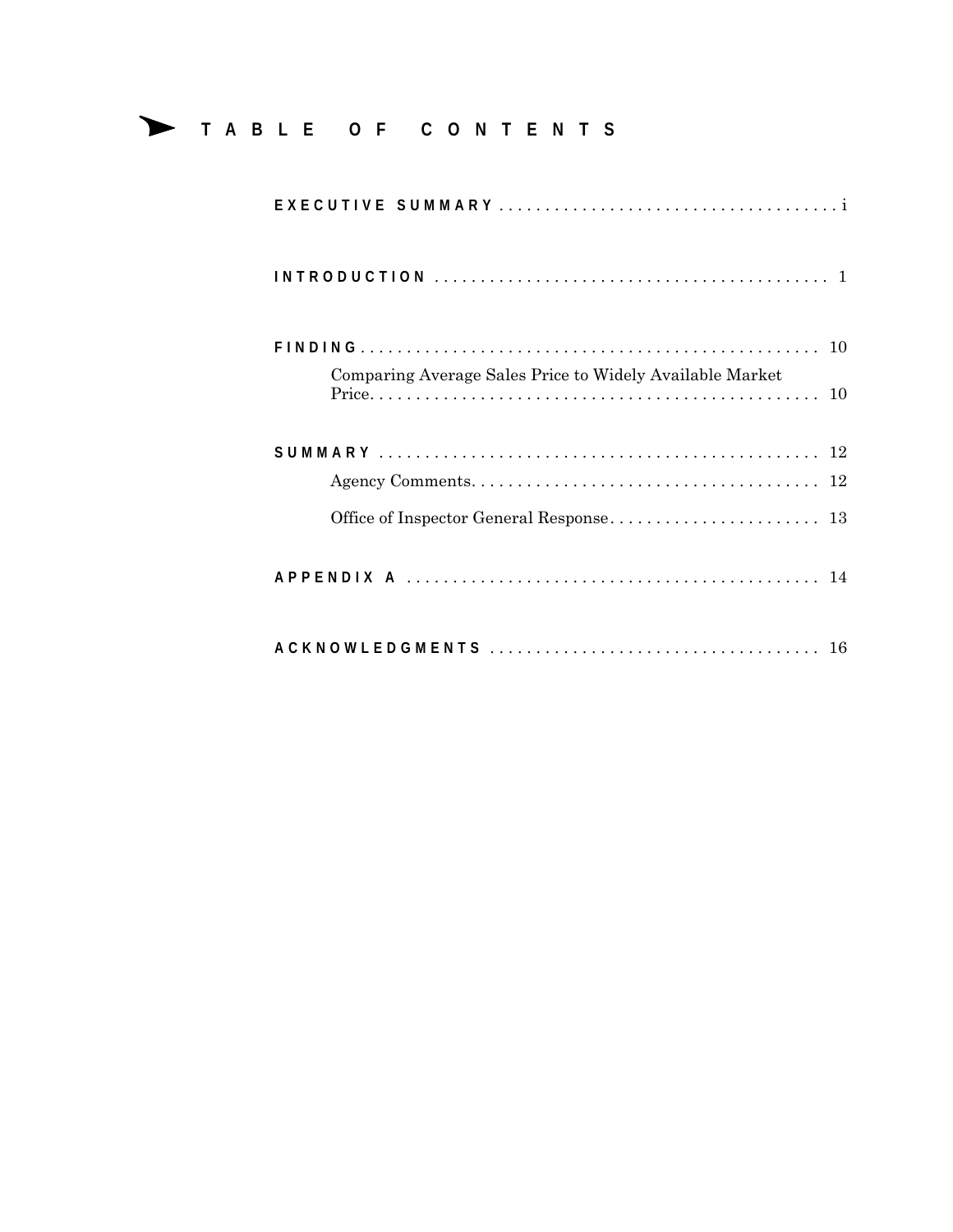# **OBJECTIVE**

To determine whether the volume-weighted average sales prices (ASP) for a select group of Medicare Part B prescription drugs exceed their widely available market prices by at least 5 percent.

## **BACKGROUND**

#### **Medicare Coverage of Prescription Drugs**

The Medicare Prescription Drug, Improvement, and Modernization Act of 2003 (MMA) established a new prescription drug benefit available to all Medicare beneficiaries under Medicare Part D. However, a limited number of outpatient prescription drugs are still covered under Medicare Part B. These include injectable drugs administered by a physician; certain self-administered drugs, such as oral anticancer drugs and immunosuppressive drugs; drugs used in conjunction with durable medical equipment; and some vaccines.

Part B claims for most prescription drugs are processed and paid for by carriers. Claims for drugs that are used with medical equipment are typically processed and paid by one of four durable medical equipment regional carriers (DMERCs). To obtain Medicare reimbursement for covered outpatient prescription drugs, physicians and suppliers submit claims using procedure codes. Procedure codes define the type of drug and, in most cases, a dosage amount. In contrast, manufacturers and distributors identify prescription drugs using an 11-digit National Drug Code (NDC) that indicates the manufacturer of the drug, the product dosage form, and the package size. One or more NDCs may meet the definition of a particular procedure code.

#### **Medicare Part B Payments for Prescription Drugs**

Expenditures for Part B drugs totaled over \$9 billion in calendar year 2005. Although Medicare covers more than 500 outpatient prescription drug procedure codes, the majority of spending for Part B drugs is concentrated on a relatively small subset of those codes.

#### **Medicare Drug Reimbursement Methodologies**

*Reimbursement methodologies prior to and during 2004*. Prior to 2004, Medicare Part B reimbursed covered drugs based on the lower of either the billed amount or 95 percent of the average wholesale price (AWP) as published in national pricing compendia such as the "Red Book."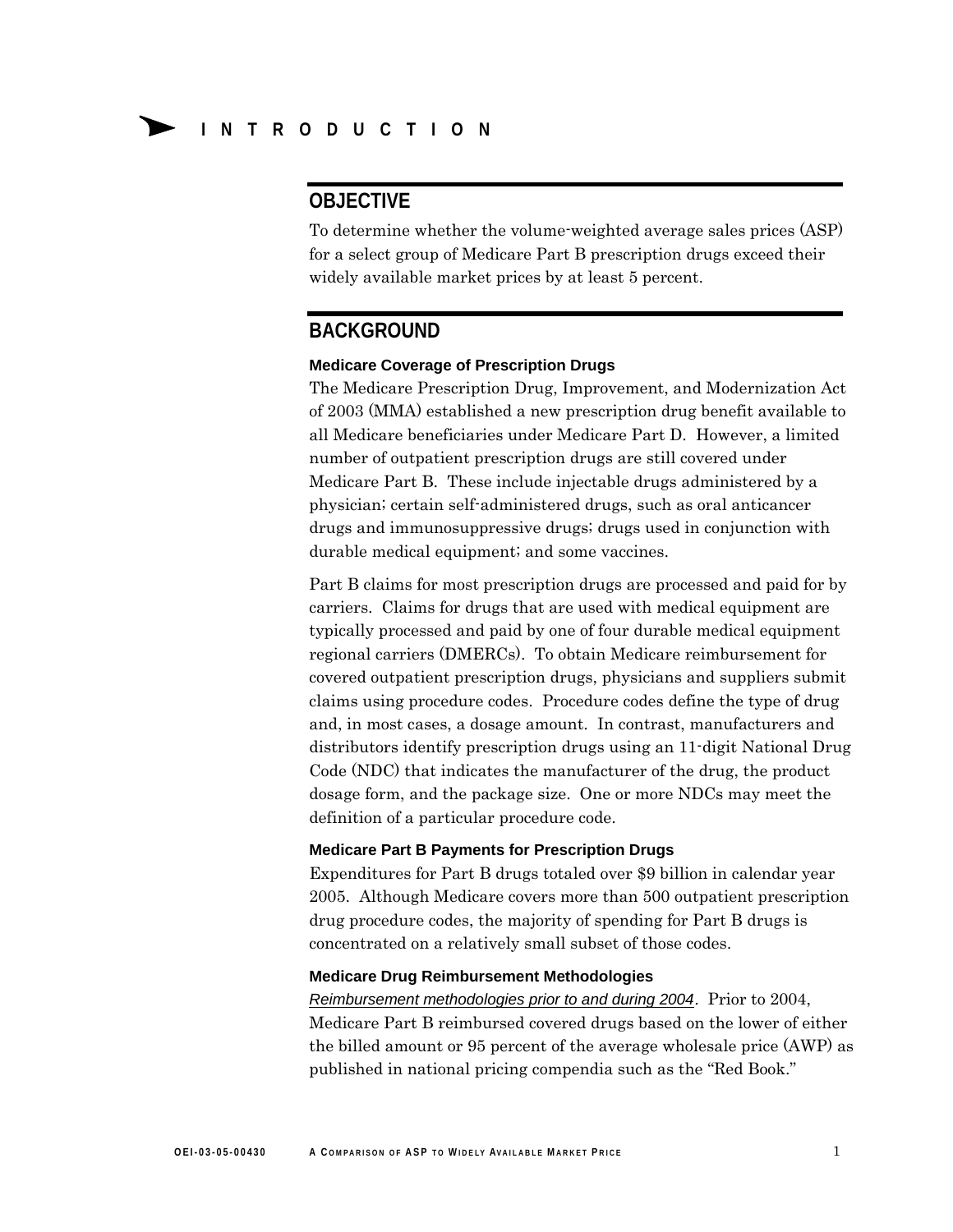However, numerous reports by the Office of Inspector General (OIG)1 and the Government Accountability Office (GAO)2 indicated that Medicare reimbursement amounts were significantly higher than the prices that drug manufacturers, wholesalers, and other similar entities actually charge the physicians and suppliers who purchase these drugs. The MMA made significant changes to the way Medicare Part B reimburses for covered drugs. The MMA specified that the reimbursement rate for most outpatient prescription drugs furnished on or after January 1, 2004, must be set at 85 percent of the AWP until a new methodology could be implemented in 2005.

*Current reimbursement methodology*. In 2005, Medicare began paying for most Part B drugs using an entirely new methodology based on the ASP rather than the AWP. The MMA defines ASP as a manufacturer's sales of a drug to all nonexempt purchasers in the United States in a calendar quarter divided by the total number of units of the drug sold by the manufacturer in that same quarter. The ASP is net of any price concessions such as volume, prompt pay, and cash discounts; free goods contingent on purchase requirements; chargebacks; and rebates other than those paid under the Medicaid drug rebate program. Sales that are nominal in amount are exempted from the ASP calculation, as are sales excluded from the determination of "best price" for Medicaid drug rebate purposes, which is the lowest price paid by any purchaser with certain exceptions.

Manufacturers must provide the Centers for Medicare & Medicaid Services (CMS) with the ASP and volume of sales for each NDC on a quarterly basis, with submissions due 30 days after the close of the quarter. Manufacturers were required to submit their initial quarterly ASP data by April 30, 2004. If ASPs were not available during the initial quarter, manufacturers were required to report the wholesale acquisition cost (WAC) of the drug, which is defined in section 1847A(c)(6) of the Social Security Act (the Act) to be the manufacturer's list price to wholesalers or direct purchasers in the United States, excluding price concessions as reported in publications of pricing data.

<sup>1</sup> For example, see "Excessive Medicare Reimbursement for Ipratropium Bromide," OEI-03-01-00411, and "Medicare Reimbursement of Prescription Drugs," OEI-03-00-00310.

<sup>2</sup> For example, see "Medicare: Payments for Covered Outpatient Exceed Providers' Costs," GAO-01-1118, and "Medicare Physician Fee Schedule: Practice Expense Payments to Oncologists Indicate Need for Overall Refinements," GAO-02-53.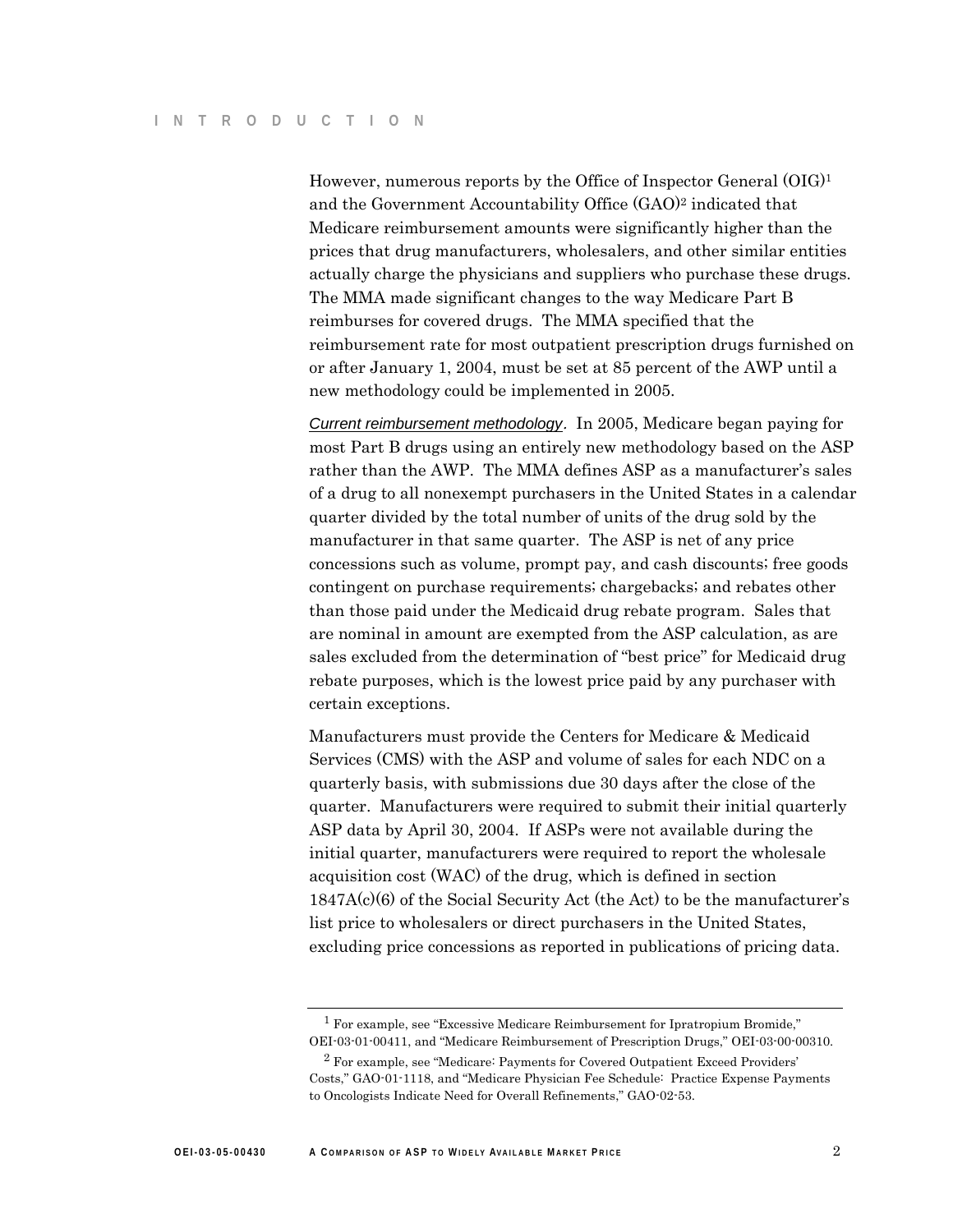Given that Medicare reimbursement for outpatient drugs is based on procedure codes rather than NDCs, and that more than one NDC may meet the definition of a particular procedure code, CMS has developed a file that crosswalks manufacturers' NDCs to procedure codes. CMS uses this crosswalk information to help calculate volume-weighted ASPs for covered procedure codes.

As set forth in Section 1847A(b) of the Act, as of January 1, 2005, Medicare's allowance for covered outpatient drugs became equal to 106 percent of one of the following:

- o If a drug is available only in brand form (i.e., is a single-source drug), the lesser of either the volume-weighted ASPs for that drug or the volume-weighted WACs for that drug; or
- o If a drug is available in both brand and generic forms (i.e., is a multiple-source drug), the volume-weighted average of the ASPs reported for that drug.

Second-quarter 2005 ASP submissions from manufacturers serve as the basis for fourth-quarter 2005 Medicare allowances for most covered procedure codes.

#### **Collection of Widely Available Market Prices**

Sections  $1847A(d)(1)$  and  $1847A(d)(2)(A)$  of the Act mandate that OIG conduct surveys to determine widely available market prices and compare ASPs with these widely available market prices. Section  $1847A(d)(5)(A)$  of the Act defines widely available market price to be the price that a prudent physician or supplier would pay for the drug, net of any routinely available price concessions. Pursuant to section  $1847A(d)(5)(b)$  of the Act, OIG should consider information from one or more of the following sources:

- o Manufacturers
- o Wholesalers
- o Distributors
- o Physician supply houses
- o Specialty pharmacies
- o Group purchasing arrangements
- o Surveys of physicians
- o Surveys of suppliers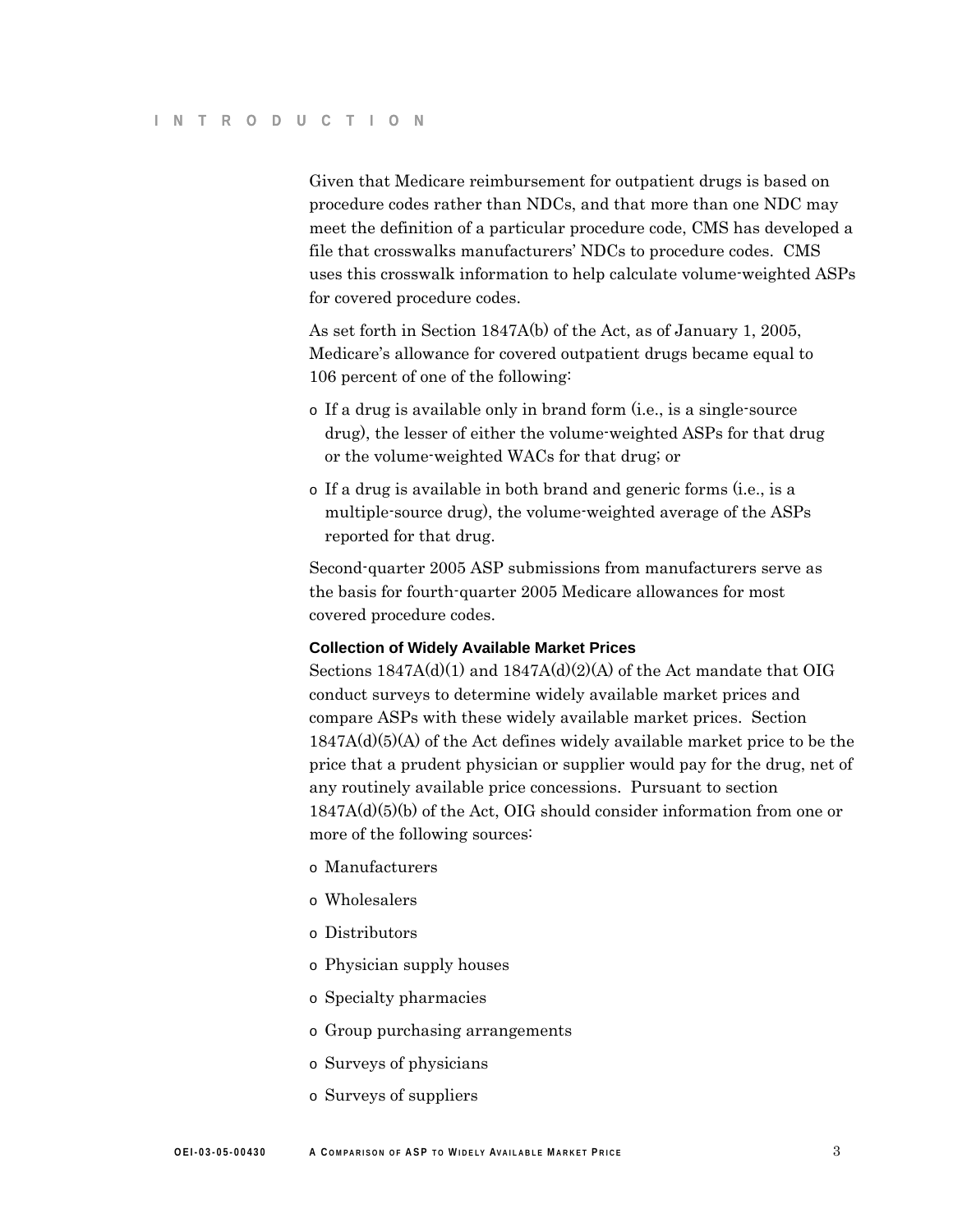o Insurers

o Private health plans

If OIG determines that the ASP for a drug exceeds widely available market prices by 5 percent, OIG shall inform the Secretary of the Department of Health and Human Services (Secretary). Under Section 1847A(d)(3)(C):

. . . the Secretary shall, effective as of the next quarter, substitute for the amount of payment otherwise determined under this section for such drug or biological the lesser of—

(i) the widely available market price for the drug or biological (if any); or

(ii) 103 percent of the average manufacturer price.3

#### **Related Work by the Office of Inspector General**

The MMA mandated that OIG conduct a study on the ability of physician practices of different sizes in the specialties of hematology, hematology/oncology, and medical oncology to obtain drugs and biologicals at 106 percent of the ASP. OIG completed this study in September 2005.4 OIG's review focused on purchases made by physician practices in these three specialties during the first quarter of 2005 (January through March). For the analysis, OIG selected 40 procedure codes that represented more than 94 percent of the \$4.5 billion in total 2004 Medicare expenditures for drugs administered by physician practices in the 3 mandated specialties. These 40 codes accounted for 63 percent of the \$9.4 billion in overall Part B spending for prescription drugs in 2004.

OIG requested copies of all drug purchase invoices for the sampled practice/months<sup>5</sup> from the sampled physician practices. OIG calculated

<sup>3</sup> For covered outpatient drugs to be eligible for reimbursement by Medicaid, sections  $1927(a)(1)$  and  $1927(b)(2)$  of the Act mandate that drug manufacturers enter into rebate agreements with the Secretary and pay quarterly rebates to State Medicaid agencies. Under section 1927(b)(3) and the rebate agreements, manufacturers must provide the Secretary with average manufacturer prices (AMP) for each of their NDCs on a quarterly basis. As defined in section  $1927(k)(1)$  of the Act, the AMP is the average unit price paid to the manufacturer for the drug in the United States by wholesalers for drugs distributed to the retail pharmacy class of trade, minus customary prompt pay discounts.

<sup>4 &</sup>quot;Adequacy of Medicare Part B Drug Reimbursement to Physician Practices for the Treatment of Cancer Patients," A-06-05-00024.

<sup>&</sup>lt;sup>5</sup> A practice/month represents a month in the first quarter of 2005 in which a physician practice could have purchased a drug.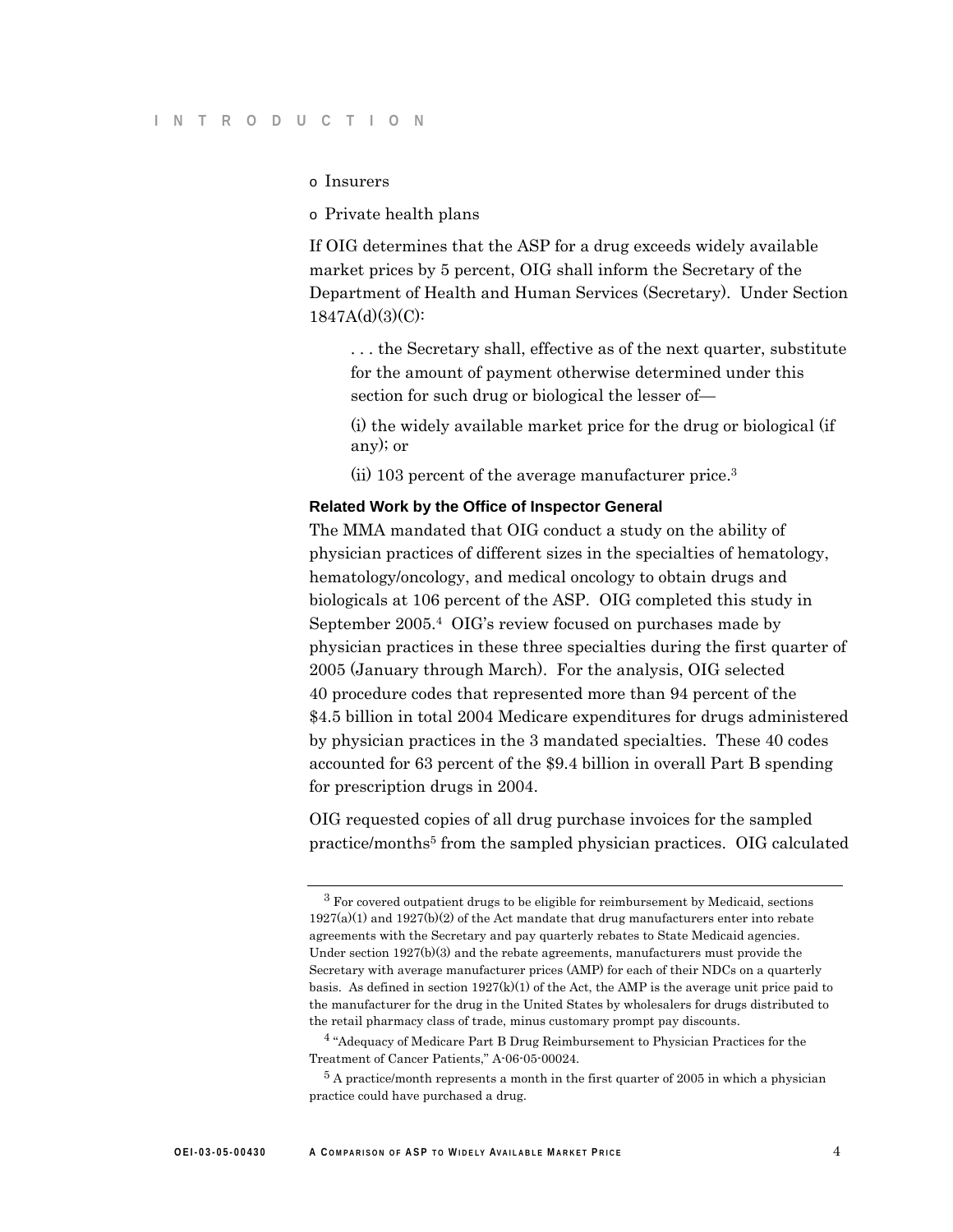the average price for each practice/month (net of rebates and other price concessions, not including prompt-pay discounts) for drugs associated with each procedure code and used the calculated average prices for the estimates. OIG then compared these average price estimates with reimbursement amounts published by CMS on May 12, 2005, for the first quarter of 2005.

OIG concluded that physician practices in the three specialties could generally purchase drugs for the treatment of cancer patients at less than the MMA-established reimbursement rates, i.e., 106 percent of the ASP. Overall, the report found that the average prices paid for drugs associated with 35 of the 396 procedure codes were less than the Medicare reimbursement amounts based on ASP. OIG also estimated that for 35 of the 39 codes, physician practices could purchase drugs at less than the reimbursement amounts for at least half of the practice/months.

 $6$  OIG did not receive enough responses for one code to reliably estimate the average purchase price or the number of practice/months for which physician practices were able to purchase drugs at less than the reimbursement amount.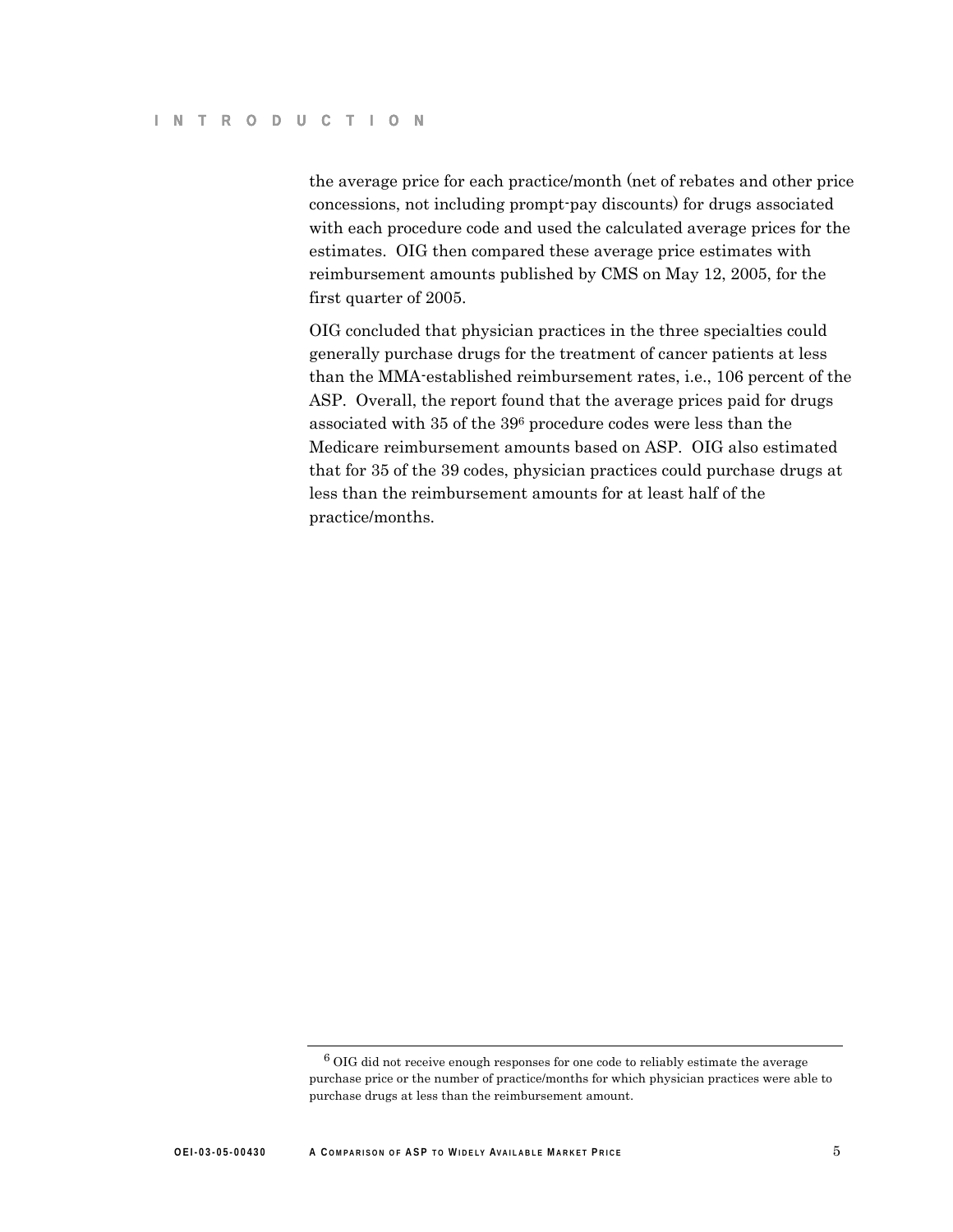# **METHODOLOGY**

We reviewed the estimated purchase prices for the 40 procedure codes identified in the September 2005 OIG report described earlier in this report. Additional analysis performed by our office found that secondquarter 2005 volume-weighted ASPs exceeded the estimated purchase prices physicians paid for the drugs included in the study by at least 5 percent for 9 of the 40 procedure codes. These nine procedure codes, listed in Table 1 below, form the sample of this current study. Table 1 also shows the estimated purchase prices in the first quarter of 2005, the second-quarter 2005 volume-weighted ASPs, and the percentage difference between the two amounts for each of the nine procedure codes. We used second-quarter 2005 volume-weighted ASPs in this comparison to account for any changes in the volume-weighted ASPs after the publication of the earlier OIG report.

|                       | Table 1. Nine Procedure Codes With Volume-Weighted ASPs That Exceeded Estimated                               |                        |                       |                   |
|-----------------------|---------------------------------------------------------------------------------------------------------------|------------------------|-----------------------|-------------------|
|                       | <b>Purchase Prices to Physicians by at Least 5 Percent</b>                                                    |                        |                       |                   |
| <b>Procedure Code</b> | <b>Short Description</b>                                                                                      | <b>Estimated</b>       | <b>Second-Quarter</b> | Percentage        |
|                       |                                                                                                               | <b>Purchase Price*</b> | 2005 ASP**            | <b>Difference</b> |
| J1100                 | Dexamethasone sodium phosphate                                                                                | \$0.05                 | \$0.103               | 106.4%            |
| J9045                 | Carboplatin                                                                                                   | \$16.24                | \$33.259              | 104.8%            |
| J1260                 | Dolasetron mesylate                                                                                           | \$4.04                 | \$6.147               | 52.2%             |
| J9390                 | Vinorelbine tartrate                                                                                          | \$35.71                | \$40.410              | 13.2%             |
| J9060                 | Cisplatin                                                                                                     | \$2.05                 | \$2.239               | 9.2%              |
| J0640                 | Leucovorine calcium                                                                                           | \$1.16                 | \$1.248               | 7.6%              |
| J1441                 | <b>Filgrastim G-CSF</b>                                                                                       | \$245.46               | \$263.743             | 7.4%              |
| J9370                 | Vincristine sulfate                                                                                           | \$3.18                 | \$3.399               | 6.9%              |
| J1626                 | <b>Granisetron HCI</b>                                                                                        | \$6.39                 | \$6.735               | 5.4%              |
|                       | *Source: Office of Inspector General, Office of Audit Services, First Quarter 2005.                           |                        |                       |                   |
|                       | **Source: CMS's crosswalk file updated December 8, 2005.<br>Note: All figures in the table have been rounded. |                        |                       |                   |

#### **Average Sales Prices**

We contacted CMS to obtain volume-weighted ASPs for the nine procedure codes for the second quarter of 2005. These ASPs serve as the basis of fourth-quarter 2005 reimbursement amounts. In addition, we obtained the file that CMS uses to crosswalk NDCs to their corresponding procedure codes. Both the volume-weighted ASPs and the crosswalk file were updated as of December 8, 2005. As mentioned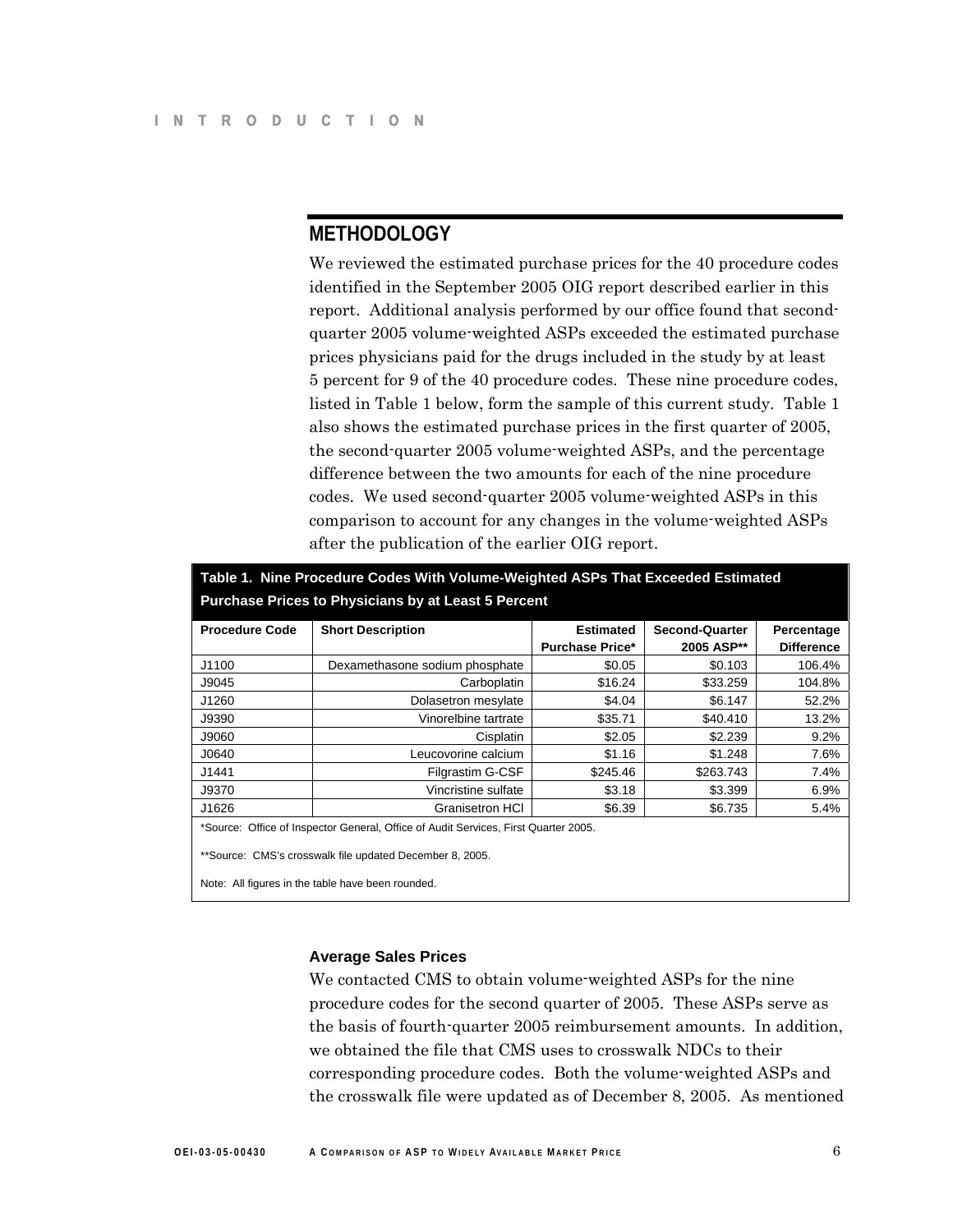previously, Medicare does not base reimbursement for covered drugs on NDCs; instead, it uses procedure codes. Therefore, CMS uses ASP information submitted by manufacturers for each NDC to calculate a volume-weighted ASP for each covered procedure code. When calculating these volume-weighted ASPs, CMS only includes NDCs with ASP submissions that are deemed valid.

To calculate the volume-weighted ASPs for procedure codes, CMS uses an equation that involves the following factors: the ASP for the NDC as reported by the manufacturer, the volume of sales for the NDC as reported by the manufacturer, and the number of billing units in the NDC as determined by CMS. The amount of the drug contained in an NDC may differ from the amount of the drug specified by the procedure code that providers use to bill Medicare. Therefore, the number of billing units in an NDC describes the number of procedure code units that are in that NDC. CMS calculates the number of billing units in each NDC when developing its crosswalk files. We did not systematically verify the accuracy of the billing unit information.7

#### **Widely Available Market Prices**

Although the Act names numerous entities from which OIG may obtain data, we believed that it would be most effective to collect pricing information from the sources from which physicians were most likely to have purchased the drugs under review. Based on information from the drug industry and our own analysis, we identified five specialty distributors that provide a majority of the oncology pharmaceuticals purchased by oncology practices: Oncology Therapeutic Network, Oncology Supply, Cardinal Specialty Distribution, Priority Healthcare, and Florida Infusion. We contacted each of these distributors by mail to request fourth-quarter 2005 prices for any NDCs that correspond to the nine procedure codes in our study. We asked the companies to include all prices charged to different types of customers (e.g., physicians, hospitals, pharmacies, etc.). In addition, for each of the drugs, we asked

<sup>7</sup> In a recent OIG report entitled "Calculation of Volume-Weighted Average Sales Price for Medicare Part B Prescription Drugs" (OEI-03-05-00310), OIG stated that CMS's calculation of volume-weighted ASP is incorrect because CMS does not use billing units consistently throughout its equation. As a result, many procedure codes have reimbursement amounts that are higher or lower than the amounts that would have been calculated if billing units were used consistently. In the above-referenced report, OIG proposed an alternative methodology that we believe uses billing units correctly. However, for the purposes of this study we used the volume-weighted ASPs that CMS calculates using its equation.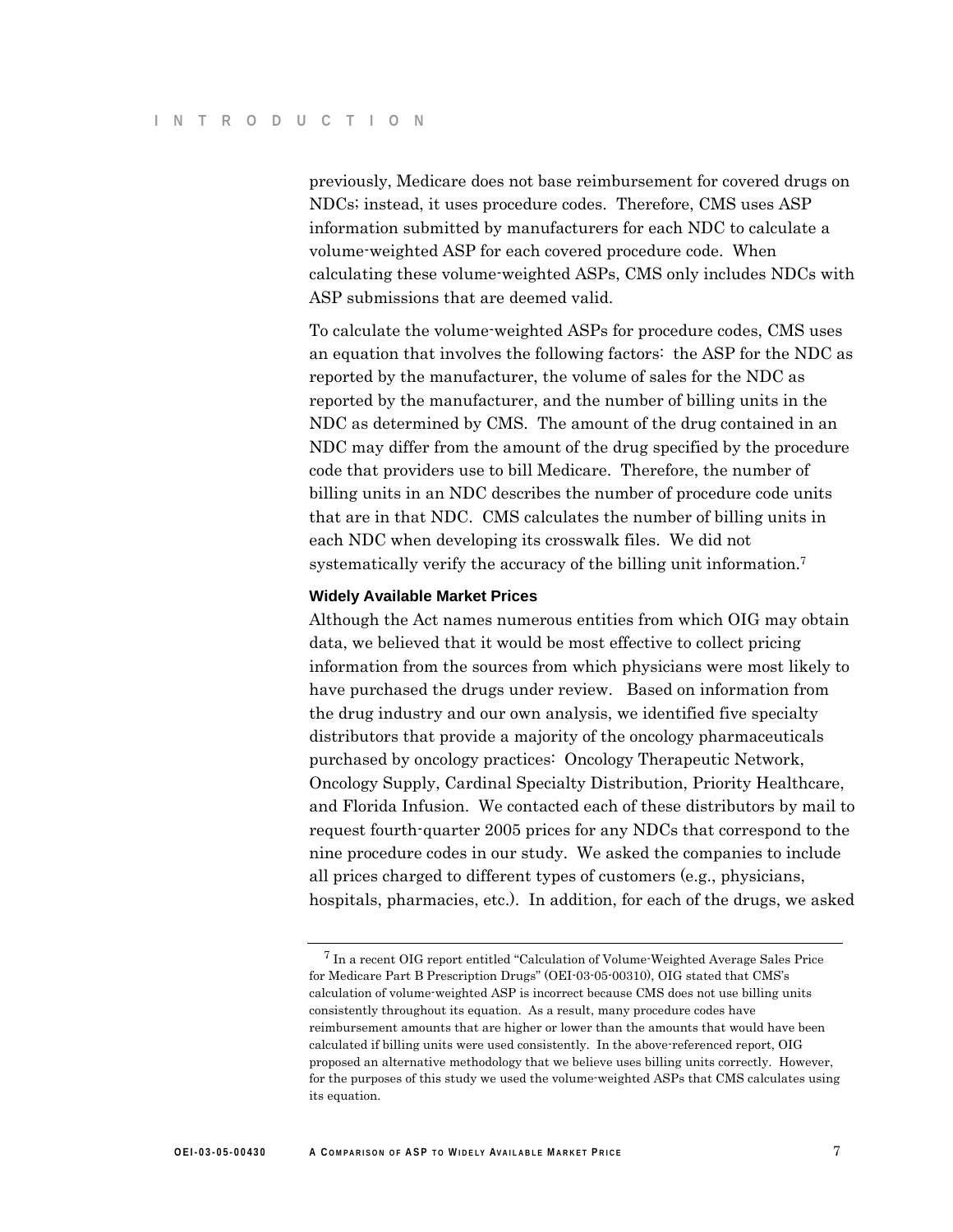for a description of any types of discounts they offer to customers, the amounts of those discounts, and the percentage of customers that receive those discounts.

All five companies responded to our request. Companies may have had multiple sales prices for each NDC. Two companies submitted an average of their selling prices for each NDC, weighted by the number of units sold at each price. Another company provided all of its prices for each NDC and the number of units sold at each price, allowing us to calculate our own weighted average. The final two companies provided only their list prices for each NDC. For these two companies, to be conservative, we used the highest list prices for each NDC in our analysis.

We only included sales prices to physicians in our analysis. Although we asked the specialty distributors to provide information regarding discounts offered to physicians, we did not take these discounts into account when analyzing prices because these discounts were not routinely available to all physician customers.

To ensure that the market prices would be comparable to the volumeweighted ASP for the procedure code, it was necessary to divide the price per NDC by the number of billing units in that NDC as listed on CMS's crosswalk file. This price represented a price for the amount of drug defined by the procedure code. If a company submitted prices for NDCs that were not included on CMS's crosswalk file, we calculated the billing units by using data from manufacturers' Web sites. Our final step was to calculate a median price for each of the nine procedure codes. For the purposes of this report, widely available market prices refer to the median market price we calculated for each of the nine procedure codes.8

#### **Comparing Widely Available Market Prices to Average Sales Prices**

We determined the percentage difference between the second-quarter 2005 volume-weighted ASPs and the fourth-quarter 2005 widely available market prices for each of the nine procedure codes. We determined the percentage difference in prices by subtracting the widely available market price from the volume-weighted ASP and then dividing this number by the widely available market price. We

<sup>&</sup>lt;sup>8</sup> Given the available data, we believed that the median was the most appropriate measure of the amount a "prudent physician" would pay for the drug.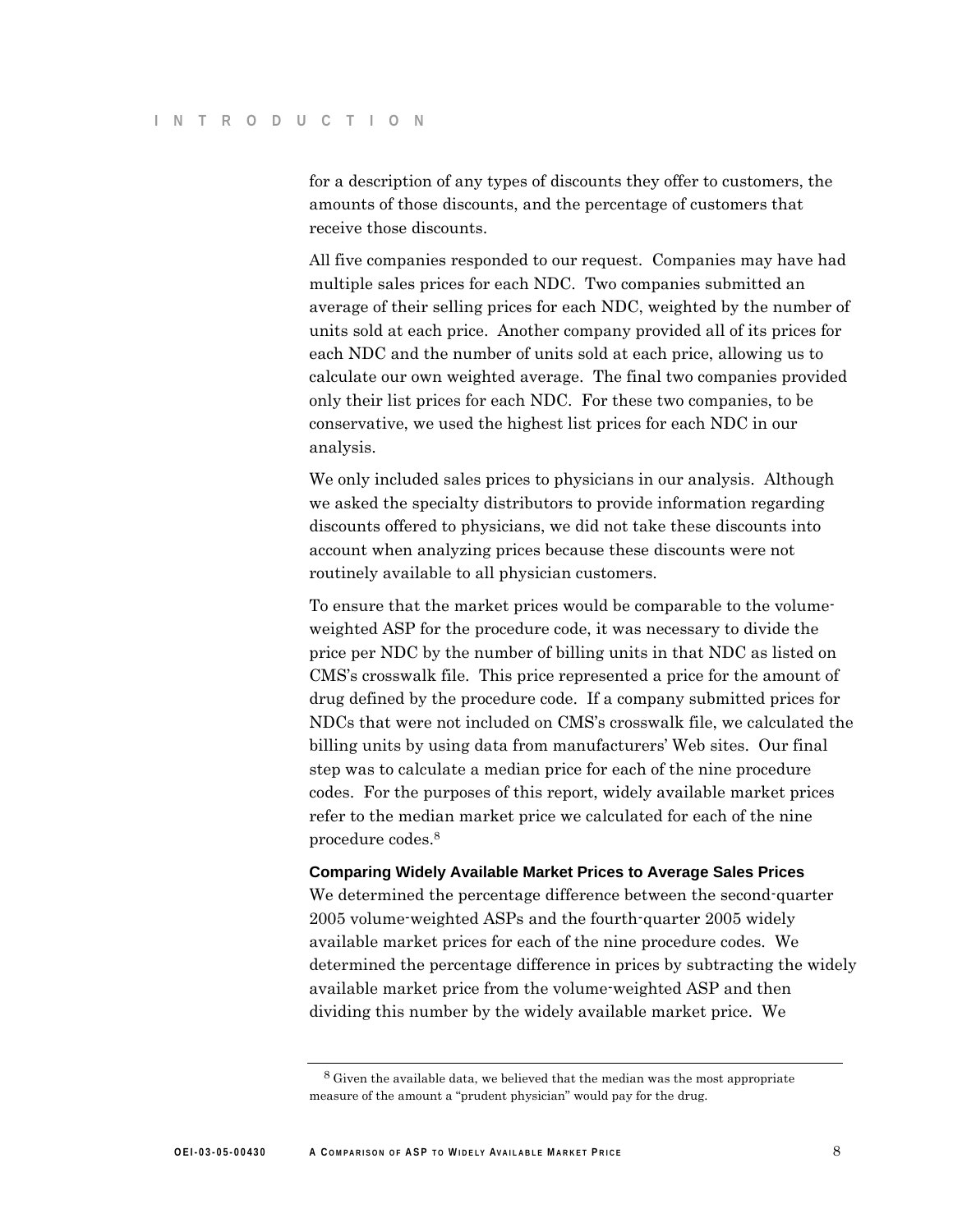identified any procedure codes for which the volume-weighted ASP exceeded the widely available market price by 5 percent.

#### **Calculating Potential Medicare Savings**

For the procedure codes that met the 5-percent threshold, we estimated the monetary impact of lowering the reimbursement amount to the widely available market price as found in this report. We subtracted the widely available market price from the fourth-quarter 2005 reimbursement amount for the procedure code (equal to 106 percent of the volume-weighted ASP). We then multiplied the difference by the number of services that were allowed by Medicare for each procedure code in 2005, as reported in CMS's Part B Extract and Summary System9. This estimate assumes that 2006 utilization for each procedure code will be similar to 2005 utilization and the volumeweighted ASP for each procedure code will remain consistent throughout 2006.

#### **Standards**

This study was conducted in accordance with the "Quality Standards for Inspections" issued by the President's Council on Integrity and Efficiency and the Executive Council on Integrity and Efficiency.

<sup>9</sup> At the time of extraction, CMS's Part B Extract and Summary System data were 90 percent complete for procedure codes processed by local carriers and DMERCs.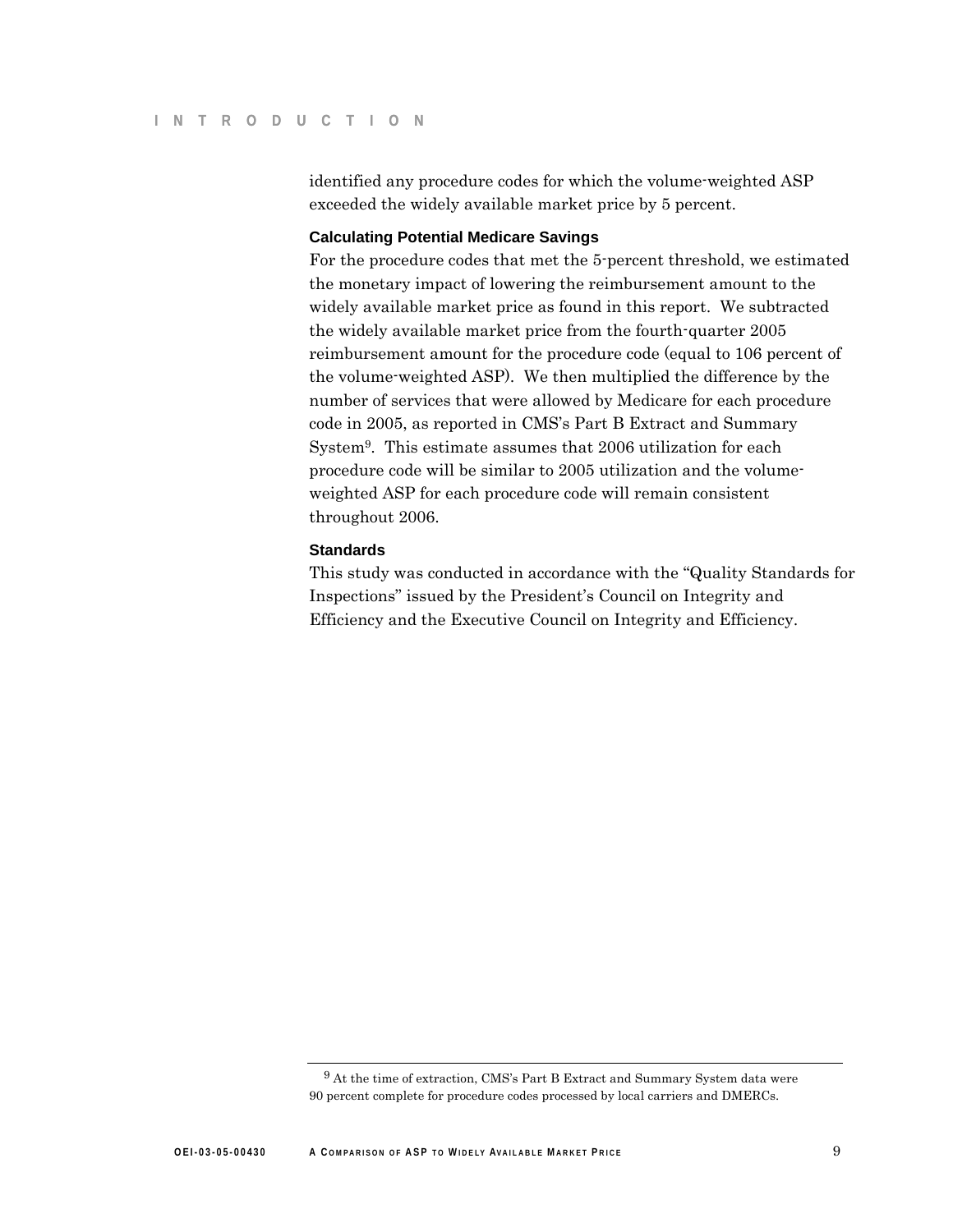

# **For 5 of the 9 procedure codes under review, the volume-weighted ASP exceeded the widely available market price by at least 5 percent**

Five of the nine procedure codes included in our study met or surpassed the 5-percent threshold specified in Section 1847A(d)(3)(B) of the Act.10 Pursuant to Section

 $1847A(d)(3)(C)$ , OIG shall notify the Secretary if the ASP for a particular drug exceeds the widely available market price by a threshold of 5 percent. The difference between ASP and widely available market price calculated by OIG for these 5 procedure codes ranged from 17 to 185 percent. A list of these five procedure codes is presented in the table below.

| <b>Market Price*</b><br>2005 ASP**<br>J9045<br>\$33.259<br>Carboplatin<br>\$11.667<br>J1100<br>\$0.062<br>\$0.103<br>Dexamethasone sodium phosphate<br>J1260<br>\$3.926<br>\$6.147<br>Dolasetron mesylate | <b>Difference</b><br>185.1% |
|-----------------------------------------------------------------------------------------------------------------------------------------------------------------------------------------------------------|-----------------------------|
|                                                                                                                                                                                                           |                             |
|                                                                                                                                                                                                           |                             |
|                                                                                                                                                                                                           | 65.2%                       |
|                                                                                                                                                                                                           | 56.6%                       |
| J9390<br>Vinorelbine tartrate<br>\$31,000<br>\$40.410                                                                                                                                                     | 30.4%                       |
| J1626<br>\$5.738<br>\$6.735<br><b>Granisetron HCI</b>                                                                                                                                                     | 17.4%                       |
| *Source: Office of Inspector General, Office of Evaluation and Inspections, fourth quarter 2005.                                                                                                          |                             |

The widely available market prices for these drugs may be even lower than the prices we found, as all five specialty distributors offered price discounts to physician customers that were not reflected in our calculation. We did not take discounts into account when determining widely available market prices because these discounts were not routinely available to all physician customers.

The most common type of price discount offered to physician customers was a percentage off the list or net price when a customer pays his/her balance within a certain time period (i.e., a "prompt pay" discount).

 $10$  For this report we compared fourth-quarter 2005 market prices to second-quarter 2005 volume-weighted ASPs (the basis of fourth-quarter 2005 reimbursement amounts). The same 5 procedure codes met the 5-percent threshold when we compared widely available market prices to third-quarter 2005 volume-weighted ASPs (the basis of first-quarter 2006 reimbursement amounts).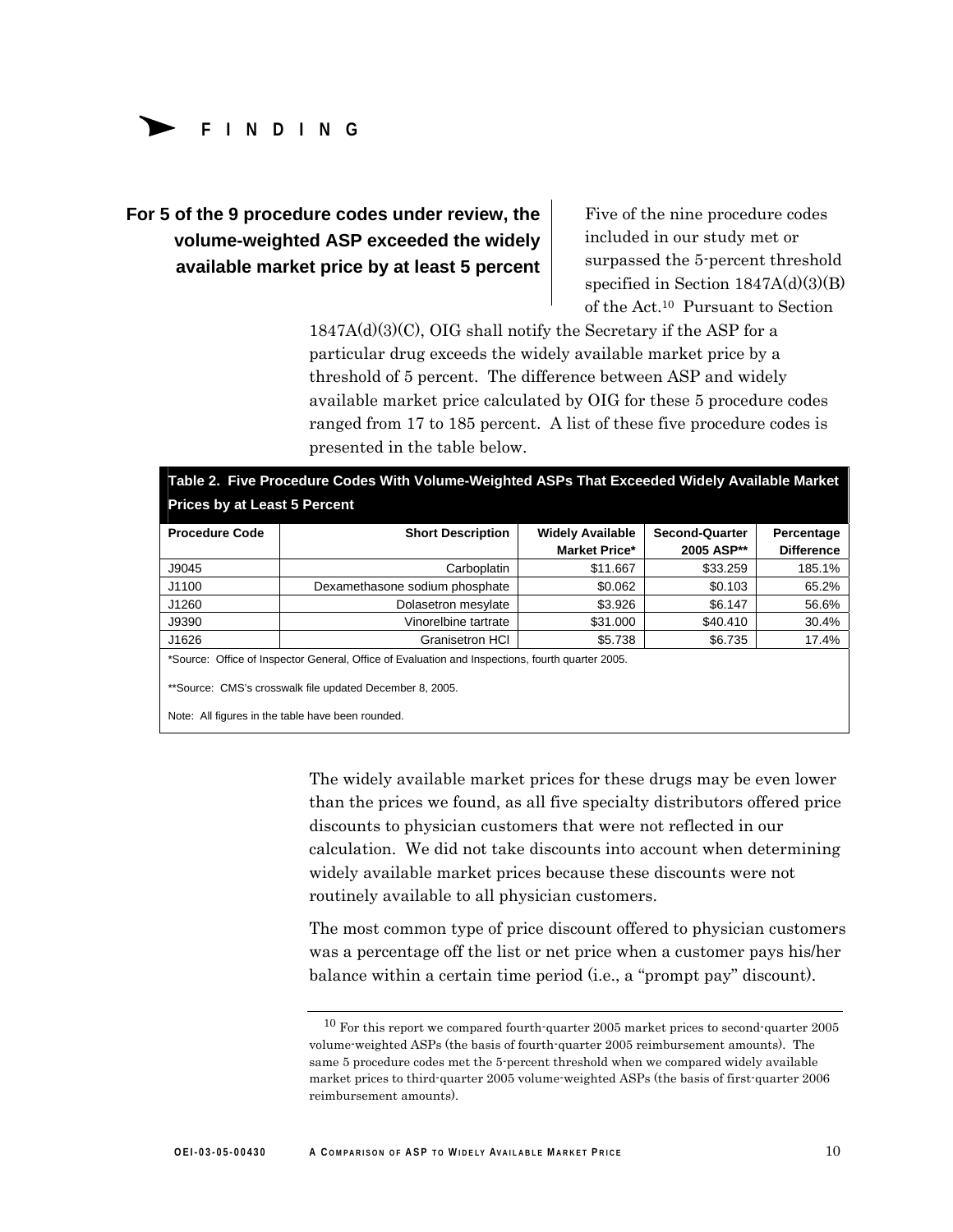Three of the five companies that responded to our request offered this type of incentive, with discounts ranging from 1 to 3 percent depending on the time of payment. According to the companies, anywhere from 10 to 90 percent of physician customers take advantage of prompt pay discounts. A fourth company offered a prompt pay discount for only one of the drugs it sold. This discount ranged from 1 to 4 percent.

In addition to prompt pay discounts, one company offered a 2-percent discount for one drug to all physician customers at the time of purchase. This company also offers a "retrospective rebate" to group purchasing organizations (GPO). These rebates are paid retrospectively, approximately 30 days after the close of each quarter. However, the company is not aware of what portion, if any, of the rebates is passed on to individual physicians. Depending on the drug, these rebates ranged from 0.25 to 7.5 percent.

Another company offered discounts to members of a GPO and to members of the State oncology association, which functions like a GPO. The discounts offered to members of the GPO and State oncology association were 2 and 0.25 percent, respectively.

## **Lowering reimbursement amounts for these five codes to the widely available market price would reduce Medicare expenditures by \$67 million in 2006**

Section 1847A(d)(3)(C) of the Act states that OIG shall inform the Secretary if OIG finds that the ASP for a drug or biological exceeds such widely available market price for drugs by 5 percent. If this criterion is met, the lesser of 103 percent of the AMP for the drug or the widely available market price for the drug shall be substituted for the ASPbased payment amount. In this study, we identified 5 codes that met or exceeded the 5-percent threshold specified in the Act. Based on the number of allowed services in 2005, we estimate that Medicare expenditures would be reduced by \$67 million in 2006 if reimbursement amounts for these five codes were lowered to the widely available market price.11 If 103 percent of AMP is lower than the widely available market price for any of these 5 codes, then Medicare expenditures would be reduced even further.12

<sup>11</sup> Medicare expenditures for these five codes totaled \$315 million in 2005.

<sup>&</sup>lt;sup>12</sup> Data needed to calculate fourth-quarter 2005 AMPs for the 5 codes were unavailable at the time of analysis.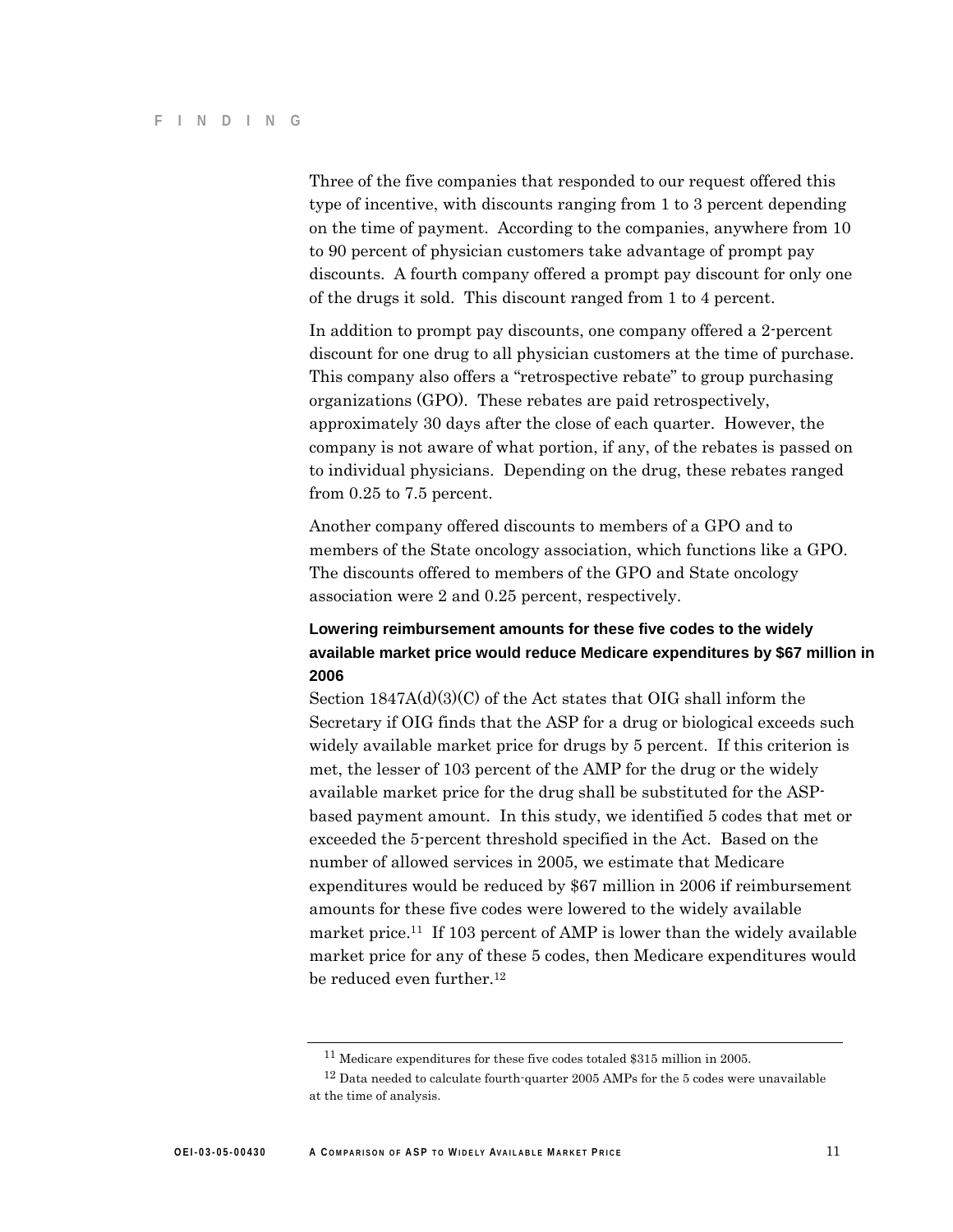Section 1847A(d)(2)(A) of the Act mandates that OIG perform comparisons between ASP and widely available market prices to identify drugs for which ASP exceeds widely available market prices by 5 percent. This study is the first of these comparisons. Based on our analysis, we have identified five procedure codes that met the criteria for a price adjustment. Pursuant to the Act, the Secretary shall reduce the reimbursement for these 5 codes to the lesser of the widely available market price or 103 percent of the AMP. We estimate that lowering the reimbursement to the widely available market price would reduce Medicare expenditures by as much as \$67 million in 2006. If 103 percent of AMP is lower than the widely available market price for any of these 5 codes, then Medicare expenditures would be reduced even further.

# **AGENCY COMMENTS**

CMS shares OIG's concern that Medicare pay appropriately for Part B drugs, and states that our findings are helpful to its ongoing efforts to enhance implementation of the ASP methodology. However, CMS notes that because OIG's analysis focuses on fourth-quarter 2005 reimbursement amounts, the report does not reflect the downward trend in drug prices and Medicare reimbursement that has occurred for some drugs since our analysis.

According to CMS, although drug prices appear to have stabilized over the last few quarters, prices for some drugs (particularly generics) continue to decline. CMS specifically cites carboplatin (the drug for which OIG found the largest discrepancy between ASP and widely available market price) as a prime example of this downward trend. CMS concludes that based on the price reductions for carboplatin and other drugs since the time of our analysis, Medicare savings would be substantially less than the amount estimated in the report.

The full text of CMS's comments can be found in Appendix A.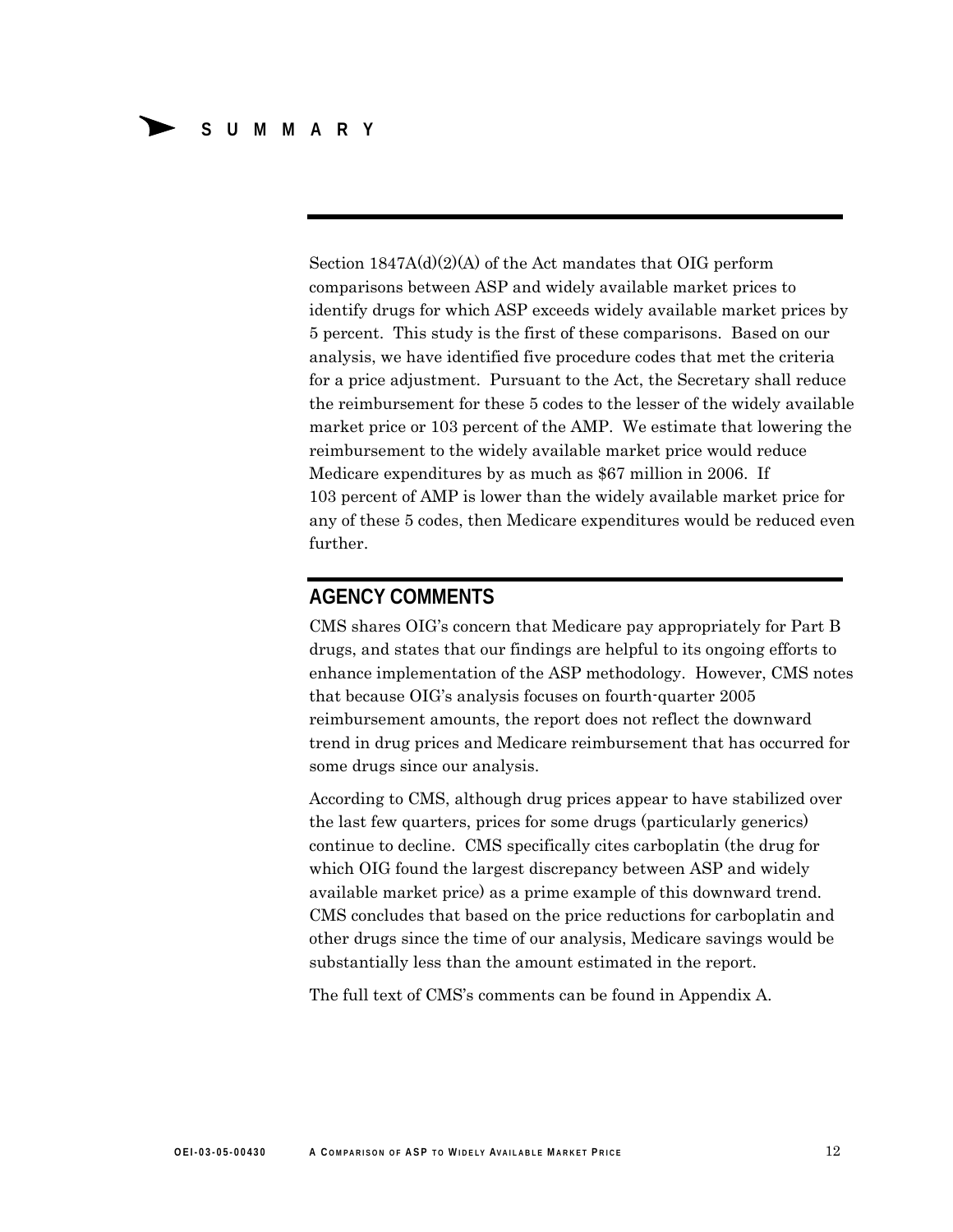# **OFFICE OF INSPECTOR GENERAL RESPONSE**

OIG acknowledges CMS's efforts in reducing Medicare reimbursement for Part B drugs. However, based on CMS's comments, it is unclear what, if any, specific steps the agency plans to take to further reduce Medicare reimbursement amounts for the drugs identified in this report.

We recognize that the ASPs and the resulting Medicare reimbursement amounts for some of the drugs in our review have decreased since our analysis was completed. However, even with these recent reductions, widely available market prices for 4 out of the 5 procedure codes still meet the 5-percent threshold when compared to fourth-quarter 2005 ASPs (the basis of second-quarter 2006 reimbursement amounts).

For example, CMS is correct that the ASP for carboplatin has declined substantially since the time of our analyis, from \$33.26 in the second quarter of 2005 to \$13.08 in the fourth quarter of that year. Despite this signficant reduction, the ASP for carboplatin still exceeds the widely available market price by 12 percent. Therefore, while the potential savings caused by any price reductions for carboplatin and the other drugs would now be lower than the amount calculated in our report, four of the five drug products still meet the criteria specified in MMA.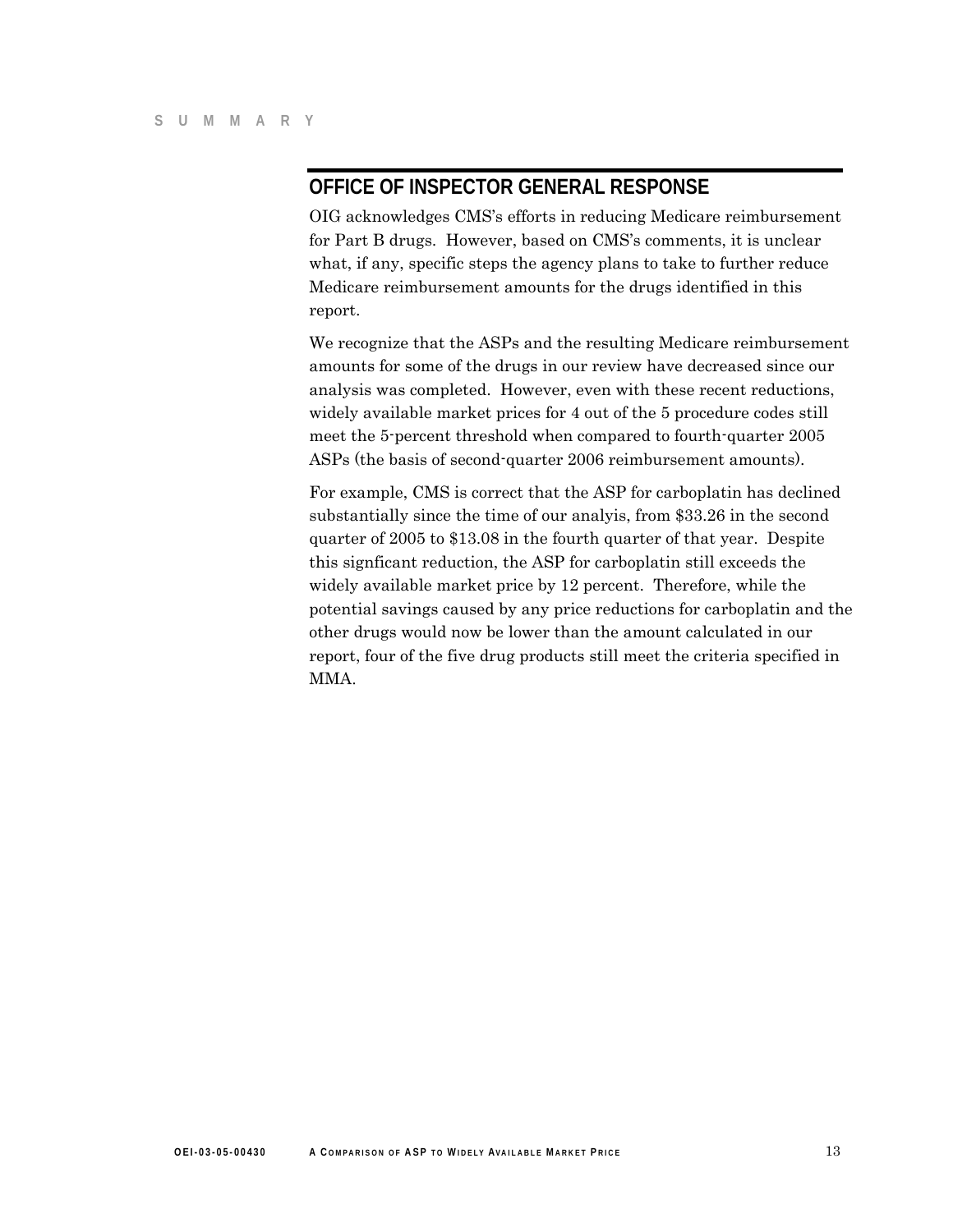## Δ **APPENDIX~A**

DEPARTMENT OF HEALTH & HUMAN SERVICES Conters for Medicare & Medicaid Services 200 Independence Avenue SW Washington, DC 20201 MAY 12 2006. DATE: Daniel R. Levinson TO: Nad *V* Wild **Inspector General** Mark B. McClellan, M.D., Ph.D. FROM: Administrator Office of Inspector General's (OIG) Draft Report: "A Comparison of **SUBJECT:** Office of Inspector General's (OR) Draft Report. The Company<br>Average Sales Prices to Widely Available Market Prices: Fourth Quarter 2005," (OEI-03-05-00430) Thank you for the opportunity to review and comment on the OIG draft report entitled, "A Thank you for the opportunity to review and comment on the OSO discrete.<br>Comparison of Average Sales Prices to Widely Available Market Prices: Fourth Quarter Comparison of Average Sales Prices to Widely Avanadic Market Figure 1.<br>2005." In accord with the Medicare Prescription Drug, Improvement, and Modernization 2005." In accord with the Medicare Prescription Drug, improvement, and Modernical<br>Act of 2003 (MMA), Medicare pays for most Part B covered drugs based on 106 precent<br>Act of 2003 (MMA), Medicare pays for MAA repaided that t Act of 2003 (MMA), Medicare pays for hiost rate b covided the Dictionary<br>of the average sales price (ASP). The MMA provides that the OIG conduct studies of the average sales price (ASP). The MMA provides that the Org contact states<br>comparing the ASP to the widely available market price (WAMP) and to the average comparing the ASP to the widely available market price (WAMP) and to the average<br>manufacturer price (AMP). The statute further provides that the Secretary substitute a manufacturer price (AMP). The statute further provides that the Secretary substitute a<br>lower payment amount for a drug if the OIG finds and informs the Secretary at such times, lower payment amount for a drug if the OIO finds and mornis are occured, and as the Secretary may specify that the ASP exceeds the WAMP or AMP by more than 5 percent. In this report, the OIG collected data on the market price offered by five specialty In this report, the OIG conected data on the market price offered by the presential distributors in fourth quarter 2005 for a sample of nine drugs, and compared it with the ASP for second quarter 2005 to a sample of life things, and completed<br>ASP for second quarter 2005 (the basis of the fourth quarter 2005 payment rates). The ASP for second quarter 2005 (the basis of the joint quarter 2005 perceded the WAMP by<br>OIG report concluded that for five of the nine drugs, the ASP exceeded the WAMP by OIG report concluded that Medicare would realize as much as \$67 million in savings<br>more than five percent, and that Medicare would realize as much as \$67 million in savings in 2006 by lowering reimbursement for these drugs. However, we note that because the<br>in 2006 by lowering reimbursement for these drugs. However, we note that because the in 2006 by lowering reimbursement for these drugs. However, we note that because and<br>OIG report focuses on Medicare payment rates in fourth quarter 2005, the report does not OIG report focuses on Medicare payment rates in found quarter zood, the representation<br>reflect the downward trend in drug prices and Medicare reimbursement that has occurred<br> $\sum_{n=1}^{\infty}$ for some drugs in the period since the OIG analysis. We share the OIG's concern that Tor some drugs in the period since the OIO analysis. We share the OIO specific the SAS and Medicare pay appropriately for Part B covered drugs. The ASP system, which is based on Medicare pay appropriately for Fait B covered drugs. The FIST systems<br>market prices, has led to lower Medicare payment rates for many drugs and generated substantial savings for beneficiaries. Over the last few quarters, drug prices generally substantial savings for beneficiaries. Over the last few quarter, and previously per generic drugs,<br>appear to be stabilizing, although prices for some drugs, particularly new generic drugs, appear to be stabilizing, although prices for some drugs, particularly liew generic drugs,<br>continue to decline. For example, the Medicare payment rate for Carboplatin (the drug COLOR found had the largest difference between the ASP and the median market price) has declined 60 percent in the two quarters since it was examined by OIG. Due to this declined 60 percent in the two quarters since it was examined by Security<br>downward trend in Medicare payment rates for some drugs in the period since the OIG downward trend in Medicare payment rates for some drugs in the person and<br>analysis, Medicare savings from substituting the price Medicare pays for the five drugs

 **OE I-03-05-00 430 A C OMPA <sup>R</sup> <sup>I</sup> <sup>S</sup> <sup>O</sup> N OF ASP TO WI D E LY AVA <sup>I</sup> <sup>L</sup> ABLE MARKET P R I CE** 14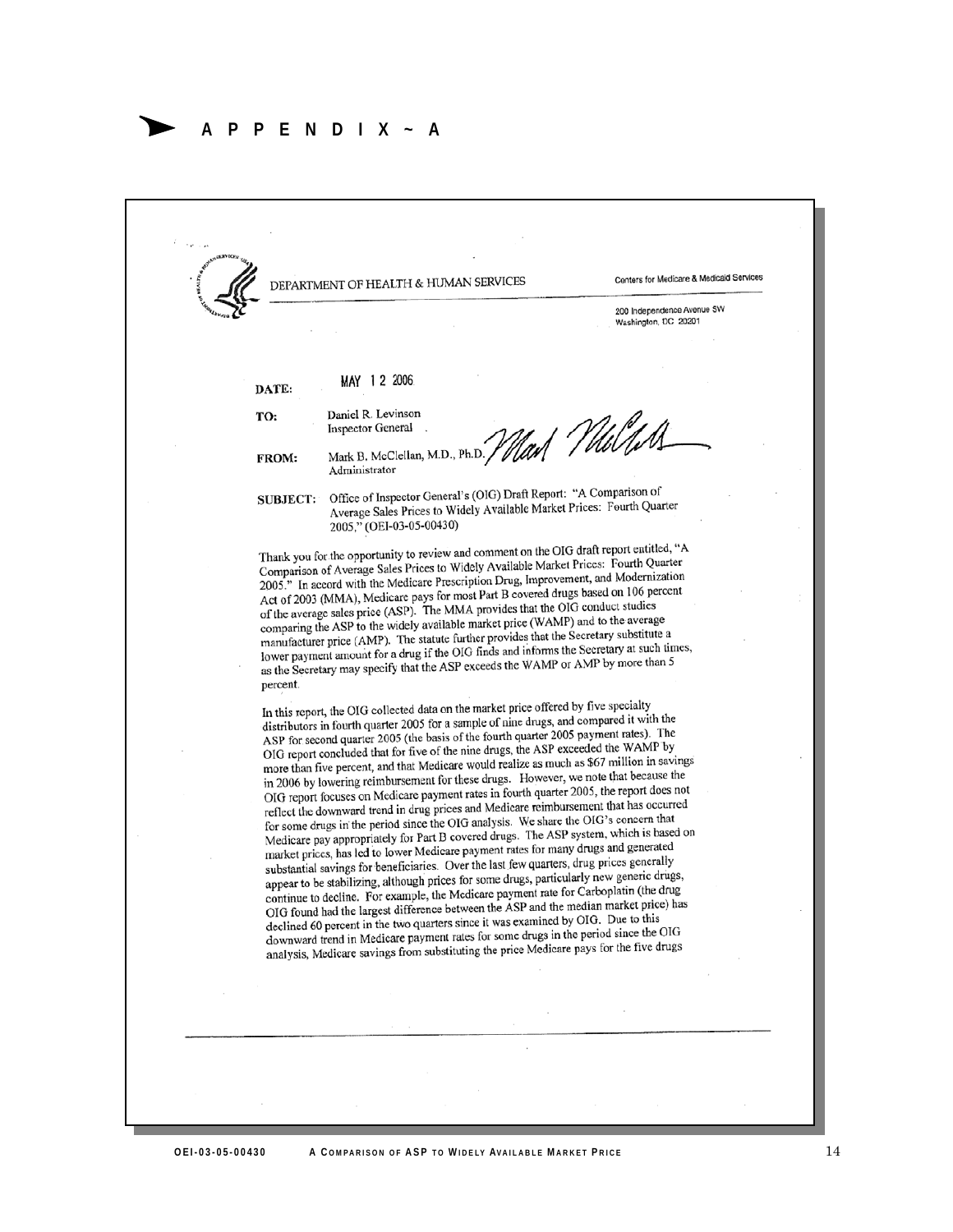Page 2 - Daniel R. Levinson

**APP E N D I X ~A** 

Page 2 - Damer K. Levinson<br>would be substantially less than originally estimated by the OIG report. With the<br>marketplace still evolving in response to the new payment system, the report's findings are<br>very helpful to our o

We thank the OIG for their work on this report, and appreciate their commitment to ensuring that Medicare pays appropriately for Medicare Part B covered drugs.